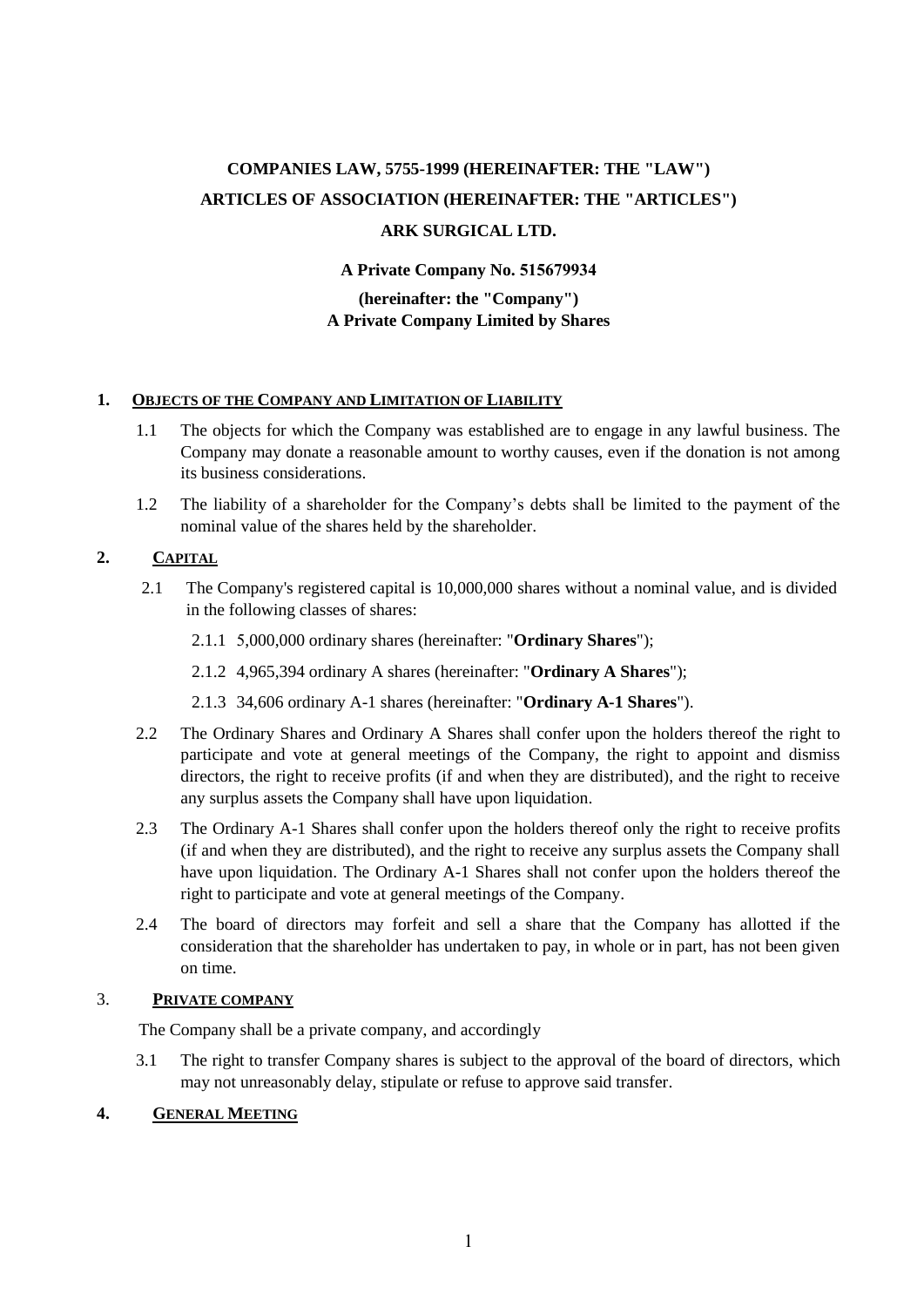- 4.1 The Company is not required to hold an annual general meeting, unless this is required for the appointment of an auditor.
- 4.2 A shareholder in the Company may vote in writing or by proxy in any vote of the general meeting.

#### **5. FINANCIAL STATEMENTS**

The Company's financial statements (as this term is defined in section  $172(a)$  of the Law) shall be prepared within nine months of the determining date (as this term is defined in section 172(a) of the Law).

#### **6. APPOINTMENT OF AN AUDITOR**

- 6.1 The general meeting may appoint an auditor who shall serve in this position until the end of three audits.
- 6.2 The remuneration of the auditor shall be determined by the Company's board of directors, unless the Company's general meeting has decided to determine his remuneration by itself.

#### **7. BOARD OF DIRECTORS**

- 7.1 The Company's board of directors will be appointed as set out in Exhibit A.
- 7.2 An alternate may be appointed for each director. A person serving as director or alternate director in the Company may also be appointed as alternate director.

#### **8. HOLD HARMLESS, INDEMNIFICATION AND INSURANCE OF AN OFFICER**

#### **8.1 Hold an Officer Harmless**

- 8.1.1 Subject to the provisions of any law, the Company may hold an officer harmless in advance, in whole or in part, for damage due to breach of the duty of care towards it.
- 8.1.2 Notwithstanding the aforesaid in article 8.1.1 above, the Company may not hold a director harmless in advance due to breach of the duty of care in distribution events.

#### **8.2 Indemnification**

- 8.2.1 Subject to the provisions of any law, the Company may indemnify an officer of the Company for a liability or expense, which was imposed on him or which he expended due to an act that he carried out in his capacity as an officer:
	- 8.2.1.1 A financial liability imposed upon him in favor of another person pursuant to a judgment, including a judgment rendered in a settlement or a courtapproved arbitral award.
	- 8.2.1.2 Reasonable litigation expenses, including attorneys' fees, expended by an officer following an investigation or proceeding conducted against him by the authority competent to conduct such investigation or proceeding, which was concluded without a bill of indictment filed against the officer and without the imposition of a financial liability against him in lieu of a criminal proceeding, or which was concluded without the filing of an indictment against him but with the imposition of a financial liability in lieu of a criminal proceeding in an offense which requires no proof of criminal intent or in connection with a financial sanction; and in a financial sanction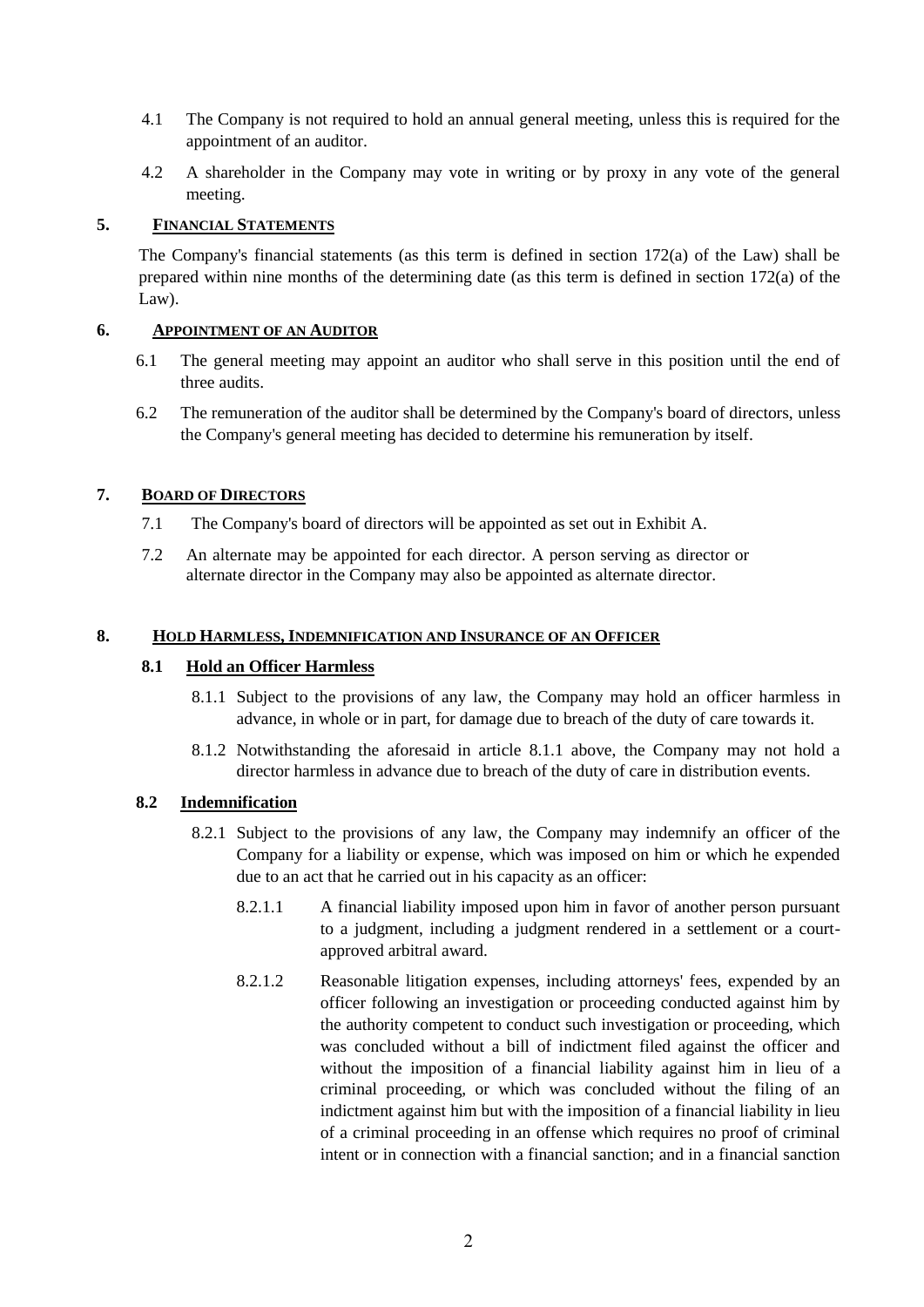proceeding as clarified in section 50P (b)(2) of the Antitrust Law, 5748- 1988.

In this paragraph - conclusion of a proceeding without the filing of a bill of indictment where a criminal proceeding was opened means closing the case under section 62 of the Criminal Procedure Law [Consolidated Version], 5742-1982 (in this subsection – the Criminal Procedure Law), or a stay of proceedings by the Attorney-General under section 231 of the Criminal Procedure Law.

"Financial liability in lieu of a criminal proceeding" means a financial liability that was imposed by law in lieu of a criminal proceeding, including an administrative fine under the Administrative Offenses Law, 5746-1985, a fine for an offense determined to be a fineable offense under the provisions of the Criminal Procedure, a financial sanction or financial penalty.

- 8.2.1.3 Reasonable litigation expenses, including lawyers' fees, expended by the officer or for which he was ordered by the court to pay in a proceeding filed against him by or on behalf of the Company or by another person, or in a criminal indictment for which he was acquitted, or in a criminal indictment in which he was convicted of an offense that does not require proof of criminal intent.
- 8.2.1.4 Payment to a party injured by the violation, as stated in section 56H(b) of the Securities Law, 5728-1968, or due to expenses laid out in connection with a proceeding conducted in his case, including reasonable litigation expenses as well as attorneys' fees.
- 8.2.1.5 For expenses laid out in connection with a proceeding conducted in his case, including reasonable litigation expenses as well as attorneys' fees - as stated in section 50P(b) of the Antitrust Law, 5748-1988.
- 8.2.2 The Company may indemnify one of its officers retroactively, as set out in article 8.2.1 above, and the Company may make an undertaking in advance to indemnify one of its officers in each of the following cases:
	- 8.2.2.1 As set out in article 8.2.1.1 above, provided that the undertaking to indemnify shall be limited to events which in the opinion of the board of directors can be foreseen in view of the Company's actual activities at the time the undertaking to indemnify was made, and to an amount or according to criteria determined by the board of directors as reasonable under the circumstances, and that such undertaking to indemnify shall specify the events which in the opinion of the board of directors can be foreseen in view of the Company's actual activity when the undertaking was made and the amount or criteria which the board of directors determined to be reasonable in the circumstances of the case.

8.2.2.2 As set out in articles 8.2.1.2 and 8.2.1.3 above.

#### **8.3 Insurance**

8.3.1 Subject to the provisions of any law, the Company may enter into a contract to insure the liability of an officer of the Company for a liability which shall be imposed on him due to an act carried out in his capacity as an officer in the Company, in each one of the following cases: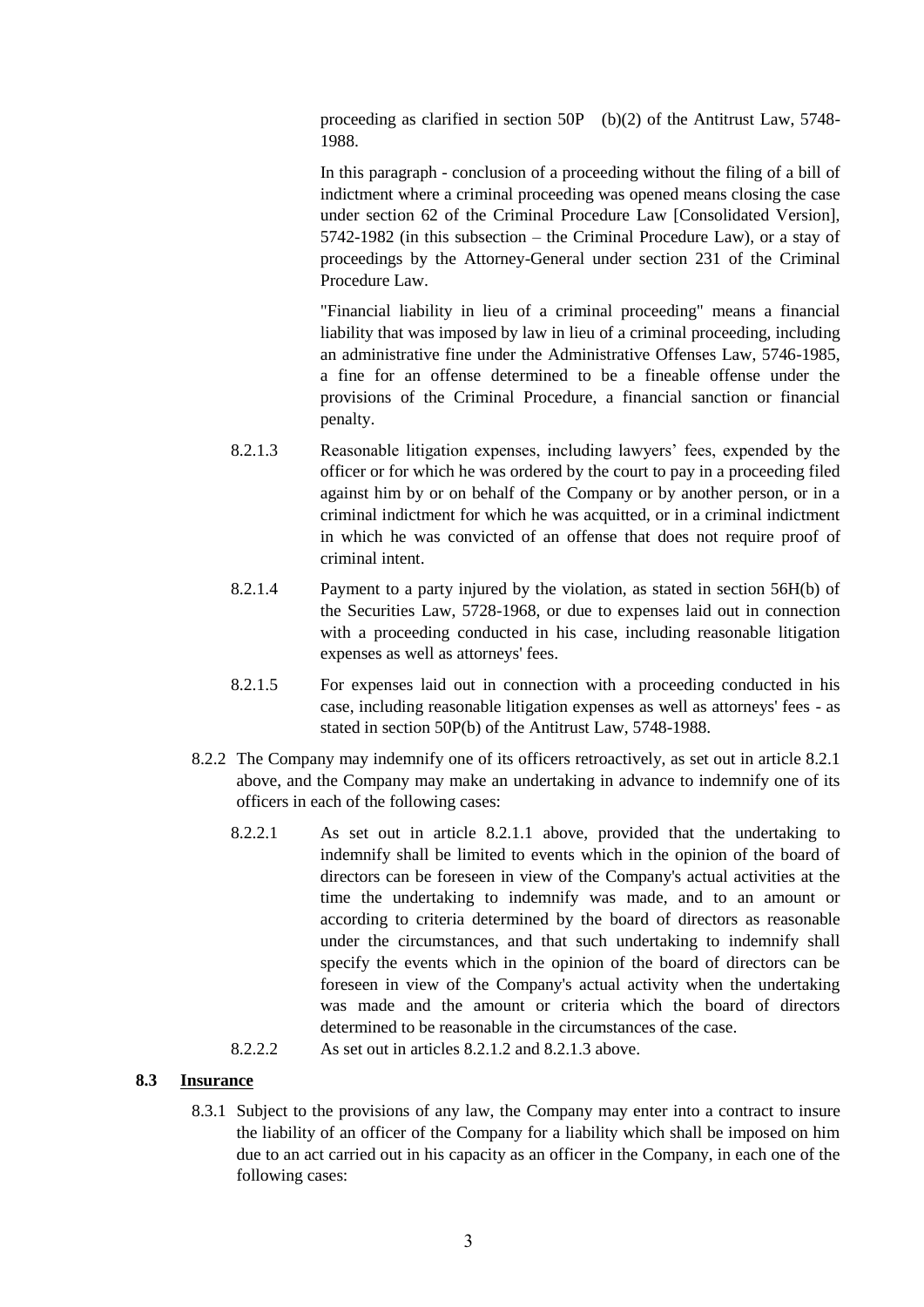- 8.3.1.1 Breach of the duty of care to the Company or towards another person;
- 8.3.1.2 Breach of a fiduciary duty to the Company, provided that the officer acted in good faith and had reasonable grounds to assume that the action would not prejudice the Company's best interests;
- 8.3.1.3 A financial liability that shall be imposed on him in favor of another person;
- 8.3.1.4 Payment to a party harmed by the breach, as stated in section 56H(b) of the Securities Law, 5728-1968, or due to expenses incurred in connection with a proceeding conducted in his case, including reasonable litigation expenses as well as attorneys' fees.
- 8.3.1.5 For expenses incurred in connection with a proceeding conducted in his case, including reasonable litigation expenses as well as attorneys' fees - as stated in section 50P(b) of the Antitrust Law, 5748-1988.

#### **8.4 Exclusion**

- 8.4.1 Articles 8.1, 8.2 and 8.3 above do not permit the Company to hold harmless, indemnify or insure an officer from its liability to the Company on any of the following grounds:
	- 8.4.1.1 Breach of a fiduciary duty to the Company, except in the case of indemnification and insurance, if the Officer acted in good faith and had reasonable grounds to assume that the action would not prejudice the Company's best interests.
	- 8.4.1.2 Breach of the duty of care that was committed deliberately or recklessly, except if it was committed negligently only.
	- 8.4.1.3 An act committed with the intention to derive undue personal gain.
	- 8.4.1.4 Payment of a fine, civil fine, financial sanction or penalty imposed on him.

#### **9. OTHER PROVISIONS**

- 9.1 Any issuance of Company shares shall be subject to the preemptive right, as set out in Exhibit B. The shareholders shall have no rights under section 290 of the Law.
- 9.2 Any transfer of Company shares, other than a re-purchase of Company shares, shall be subject to a right of first refusal, as set out in Exhibit C, to a co-sale right, as set out in Exhibit D and to the restriction on the transfer of shares (no-sale) set out in Exhibit E.
- 9.3 Shareholders shall be required to sell their shares to a third party (bring along right), as set out in Exhibit F.
- 9.4 The shareholders listed in Exhibit G shall have certain information rights from the Company as well as access and visitation rights to the Company's books, as set out in Exhibit G.
- 9.5 The decision-making set out in Exhibit H will require obtaining additional approvals as set out in Exhibit H (veto rights).
- 9.6 Ordinary A Shares and Ordinary A-1 Shares will be converted into Ordinary Shares of the Company as set out in Exhibit I (conversion rights).
- 9.7 Additional provisions are set out in Exhibit J.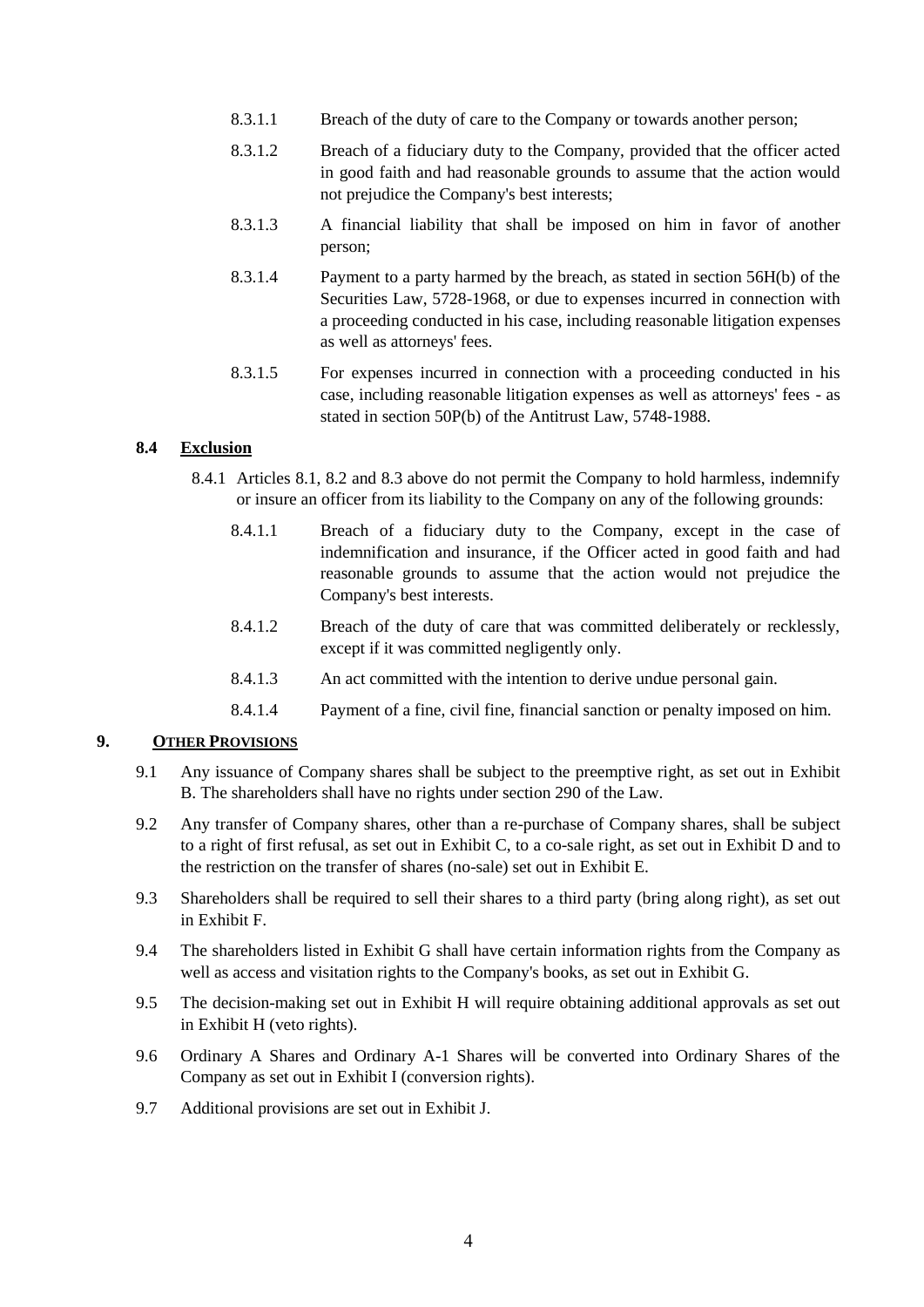#### **Exhibit A**

#### **Board of Directors**

- 1) The Board shall consist of up to 5 directors, to be appointed as follows:
	- a) The Fund shall be entitled to appoint: (i) as long as the Fund holds least 25% of the Company's issued and outstanding share capital (on an as-converted basis) - 2 directors; and (ii) as long as the Fund holds at least 5% but less than 25% of the Company's issued and outstanding share capital (on an as-converted) basis - one (1) director;
	- b) The holders of a majority of the Founders Shares and the Fund shall, for so long as each holds not less than 10% of the issued and outstanding share capital of the Company, be entitled to jointly appoint an external industry expert as a fifth director, such appointment shall require the consent of at least one Fund Director and one Founder Director.
	- c) The holders of a majority of the Founders are entitled to appoint: (i) as long as the Founders hold at least 25% of the Company's issued and outstanding share capital (on an as-converted basis) - 2 directors, one of which shall have relevant medical experience or relevant medical device development experience (the **"Industry Expert"**); and (ii) as long as the Founders hold at least 5% but less than 25% of the Company's issued and outstanding share capital (on an as-converted basis) - 1 director.
- 2) The Fund and the Founders (in their sole discretion) may (in their sole discretion) each elect to appoint and dismiss 1 non-voting observer to the Board, who shall be entitled to receive all notices, consents, minutes, documents, and other information and materials at the same time and in the same manner as the Company supplies such information and materials to the members of its Board. The Company shall permit the observer to participate in or observe meetings in person or, at the observer's option, by telephone conference call.
- 3) Each Person or class of shares entitled to appoint a director in accordance with Section 1 above shall be entitled, from time to time: (i) to dismiss a director who was appointed thereby and to appoint another instead – both in the same manner as set forth in Section 1 above, *mutatis mutandis*, and (ii) to appoint an alternate director for a director who has been appointed thereby and to dismiss such alternate director and to appoint another in his stead and also to appoint another alternate instead of the alternate who was appointed, and whose office has been vacated for any reason whatsoever – all in the same manner as set forth in Section 1 above, *mutatis mutandis*.
- 4) All appointments and dismissals of directors and alternate directors shall be carried out by way of notice to the Company under the signature of the Persons, or class meeting, entitled to effect such appointment or dismissal (as applicable), and such appointments and dismissals shall come into force and effect on the date which shall be determined in the notice of the appointment or the dismissal, but in any case not before the delivery thereof to the Company.
- 5) The Company shall ensure that the composition of the boards of directors of each of its subsidiaries shall mirror the composition of the Board (including with respect to any observer appointed pursuant to Section 2 above), unless agreed otherwise by the holders of a majority of the Ordinary A Shares and the holders of a majority of the Ordinary Shares. Any committee of the Board, and the committees of the boards of directors of each of the Company's subsidiaries, shall mirror the composition of the Board (including with respect to any observer appointed pursuant to Section 2 above), unless agreed otherwise by the holders of a majority of the Ordinary A Shares and the holders of a majority of the Ordinary **Shares**.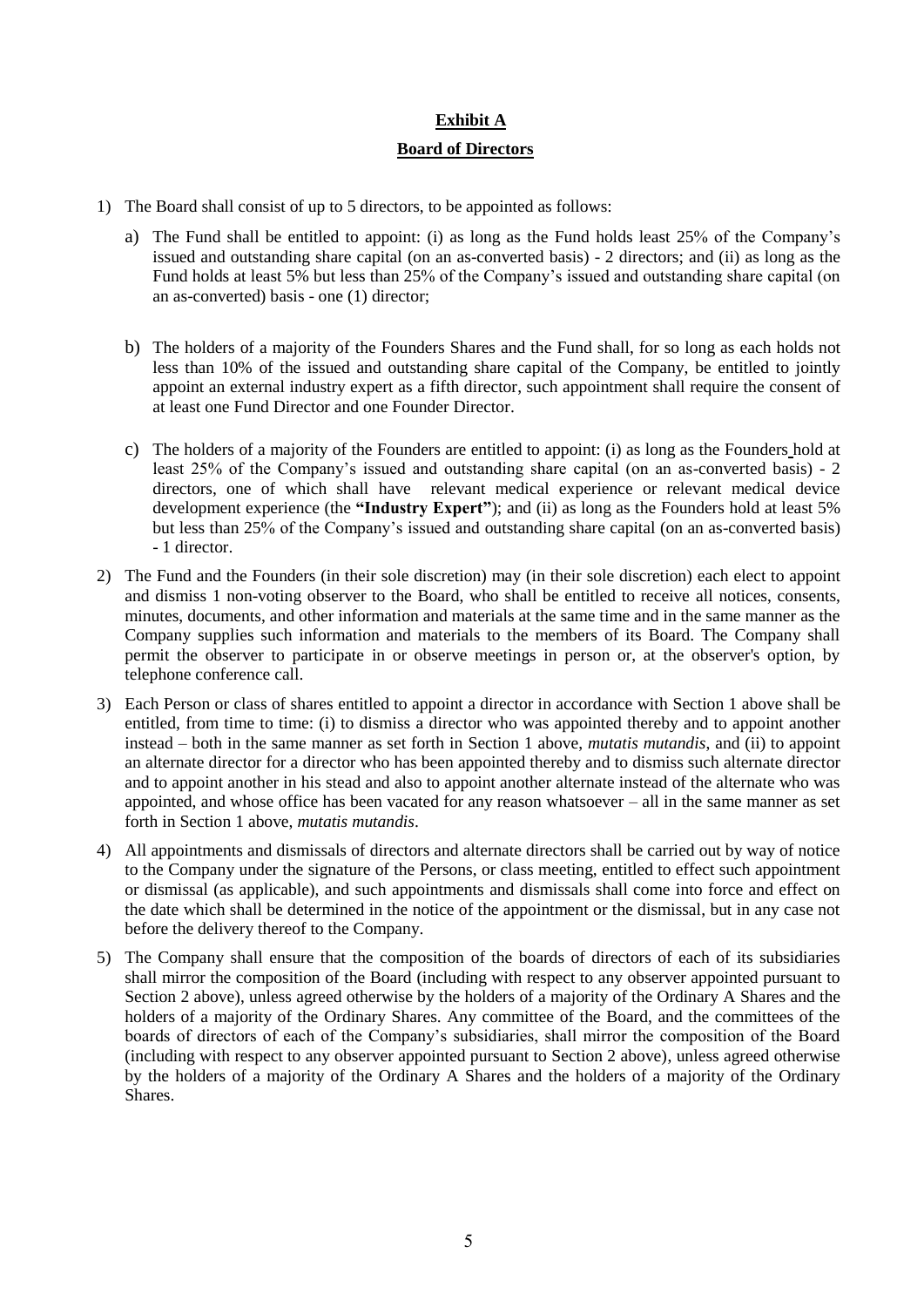#### **Exhibit B**

#### **Pre-Emptive Right**

- 1) Until the successful consummation of an IPO each Qualified Shareholder shall have the pre-emptive right to purchase up to its Pro Rata Portion (calculated as of the date of the Pre-emption Notice) of any issuance of Additional Securities. Each Qualified Shareholder shall have a right of over-allotment, such that if any Qualified Shareholder does not elect to exercise its pre-emptive rights hereunder to purchase its Pro Rata Portion of the Additional Securities, each Qualified Shareholder exercising its pre-emptive rights hereunder may purchase such non-purchasing Qualified Shareholder's portion (the **"Qualified Shareholder Over-Allotment"**). If the Qualified Shareholder Over-Allotment is oversubscribed by the Qualified Shareholders exercising their pre-emptive rights hereunder, then any such Qualified Shareholder Over-Allotment to be made among the Qualified Shareholders shall be made on a pro rata basis such that an exercising Qualified Shareholder's pro rata portion of the Qualified Shareholder Over-Allotment shall be the ratio of the total number of shares of the Company then held by such exercising Qualified Shareholder, to the sum of the total number of shares held by all of the Qualified Shareholders exercising their Qualified Shareholder Over-Allotment rights hereunder.
- 2) If the Company proposes to issue Additional Securities, it shall give each Qualified Shareholder a written notice thereof of its intention to do so, describing the Additional Securities it proposes to issue, the price of each Additional Security, the general terms upon which the Company proposes to issue them, and the number of Additional Securities that each Qualified Shareholder has the right to purchase under this Exhibit B (the **"Pre-emption Notice"**). Each Qualified Shareholder shall have twenty-one (21) days from the date of delivery of the Pre-emption Notice to it (the **"Pre-emption Period"**), to agree to purchase all or any part of its Pro Rata Portion of such Additional Securities, including any such Additional Securities in the Qualified Shareholder Over-Allotment, by giving written notice to the Company setting forth the quantity of the Additional Securities to be purchased by it.
- 3) Following the consummation of the pre-emptive procedure detailed above, the Additional Securities shall be sold under the terms specified in the Pre-emption Notices, pursuant to the acceptances and the allocations detailed above. To the extent the Qualified Shareholders fail to exercise in full the preemptive right, together with any Qualified Shareholder Over-Allotment, within the Pre-emption Period, then the Company shall have one hundred (100) days after the delivery of the Pre-emption Notice to sell the un-sold Additional Securities at a price and upon general terms no more favorable to the purchasers thereof than specified in the Pre-emption Notices. If the Company has not sold the un-sold Additional Securities within said one hundred (100) day period, the Company shall not thereafter issue or sell such un-sold Additional Securities without first re-offering them to the Qualified Shareholders in the manner provided above.
- 4) If the offer to Qualified Shareholders under this Exhibit B may constitute an offer to the public under applicable laws which is subject to prospectus requirements, then such offer shall be limited to (i) the type of offerees the offering to which is exempted from such prospectus requirement, and (ii) to such limited number of Qualified Shareholders with the highest holdings in the Company (aggregating holdings of Permitted Transferees for the purpose of calculating the Qualified Shareholders with the highest holdings; provided that such Permitted Transferees shall be considered as separate entities to the extent viewed as such by applicable law; and further provided that the transfers to such Permitted Transferees were not made for the purpose of increasing the number of entities that are Permitted Transferees of the original transferring Qualified Shareholder(s) eligible to participate in the offer to Qualified Shareholders under this Exhibit B, not including and in addition to the offerees under subsection (i) above, the offering to which is exempted from such prospectus requirement).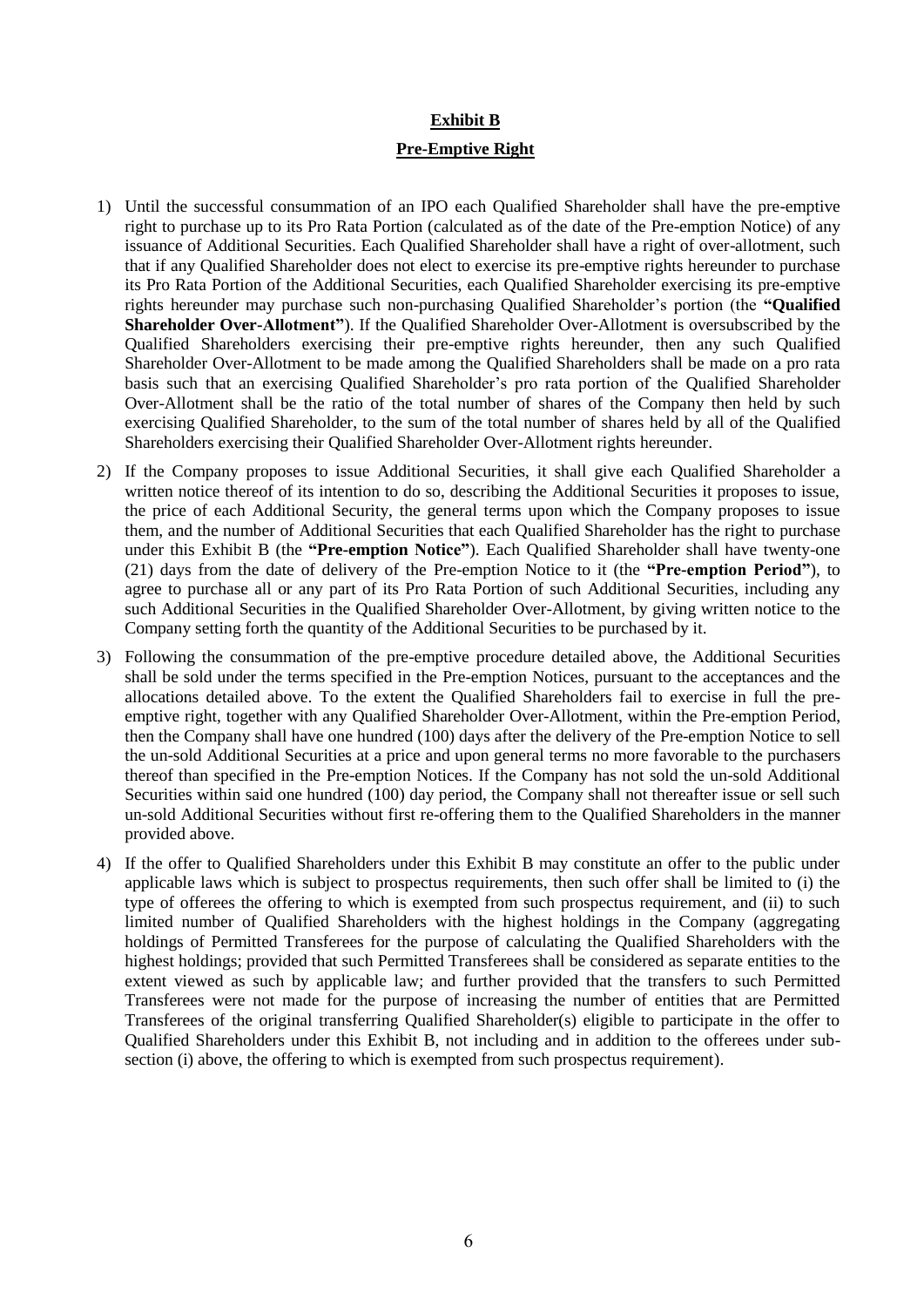### **Exhibit C**

#### **Right of First Refusal**

- 1) Without derogating from the provisions of Exhibit D (Co-Sale Right), but subject to the provisions of Exhibit F (Bring Along) below, until the successful consummation of an IPO, any shareholder proposing to Transfer all or any of its Securities (the **"ROFR Offeror"**) shall first request the Company, by notice (which shall contain all the information necessary to enable the Company to do so), to offer such Securities (the **"ROFR Securities"**), on the same terms of the proposed Transfer, to all Qualified Shareholders (except the ROFR Offeror). The Company shall promptly comply with such request by sending the Qualified Shareholders a notice (the **"ROFR Notice"**), stating therein the identity of the ROFR Offeror and of the proposed transferees and the proposed terms of sale of the ROFR Securities (including price per security).
- 2) Any Qualified Shareholder (except the ROFR Offeror) wishing to exercise its rights hereunder shall do so by giving notice to that effect to the ROFR Offeror and the Company within twenty-one (21) days from the date of delivery of the ROFR Notice (the **"ROFR Period"**). A Qualified Shareholder that does not give an Acceptance Notice within the ROFR Period shall be conclusively deemed to have rejected the offer.
- 3) Each Qualified Shareholder (except the ROFR Offeror) shall have the right to purchase up to its Pro Rata Portion (as of the date of the ROFR Notice; it being clarified that the calculation of the Pro Rata Portion shall not take into account the ROFR Offeror) of the ROFR Securities, subject to the Qualified Shareholders purchasing, in the aggregate, not less than all of the ROFR Securities. Each Qualified Shareholder (except the ROFR Offeror) shall have a right of over-allotment, such that if any Qualified Shareholder does not elect to exercise its rights hereunder to purchase all or any portion of its Pro Rata Portion of the ROFR Securities, each Qualified Shareholder exercising its rights hereunder may purchase such non-purchasing Qualified Shareholder's portion (the **"ROFR Over-Allotment"**). If the ROFR Over-Allotment is oversubscribed by Qualified Shareholders exercising their right of first refusal hereunder, then any ROFR Over-Allotment to be made among the Qualified Shareholders shall be made on a pro rata basis such that an exercising Qualified Shareholder's pro rata portion of the ROFR Over-Allotment shall be the ratio of the total number of shares then held by such exercising Qualified Shareholder, to the sum of the total number of shares held by all of the Qualified Shareholders exercising their ROFR Over-Allotment rights hereunder.
- 4) If the acceptances, in the aggregate, are in respect of all of the ROFR Securities, then the accepting Qualified Shareholders shall acquire the ROFR Securities on the terms specified in the ROFR Notice, pursuant to the acceptances.
- 5) If the acceptances, in the aggregate, are in respect of more than the ROFR Securities, then the ROFR Securities shall be acquired by the accepting Qualified Shareholders, pursuant to the acceptances and the allocations detailed above and on the terms specified in the ROFR Notice. Qualified Shareholders that have accepted the offer pursuant to the ROFR Notice or any part thereof, shall not be entitled nor shall they be forced to acquire under the provisions of this Exhibit C more than the number of ROFR Securities initially accepted thereby.
- 6) In the case of Sections 4 or 5 above, the accepting notices shall constitute an agreement for the sale and purchase of the ROFR Securities so purchased at the terms of sale specified in the ROFR Notice, and the ROFR Offeror shall transfer all the ROFR Securities to the accepting Qualified Shareholders within fifteen (15) days after the expiration of the ROFR Period, against the payment of the price, or, if the ROFR Notice states other times for delivery or other payment terms, in accordance with the conditions of the ROFR Notice.
- 7) Upon the earlier to occur of: (a) the ROFR Period has expired and the acceptances, in the aggregate, are in respect of less than all of the ROFR Securities, (b) all of the Qualified Shareholders have submitted notices accepting, in the aggregate, less than all of the ROFR Securities, or (c) the ROFR Offeror and the Company have received waivers by all Qualified Shareholders (or any mix between the three cases, resulting in full coverage of the ROFR Securities or the Qualified Shareholders), then, subject to the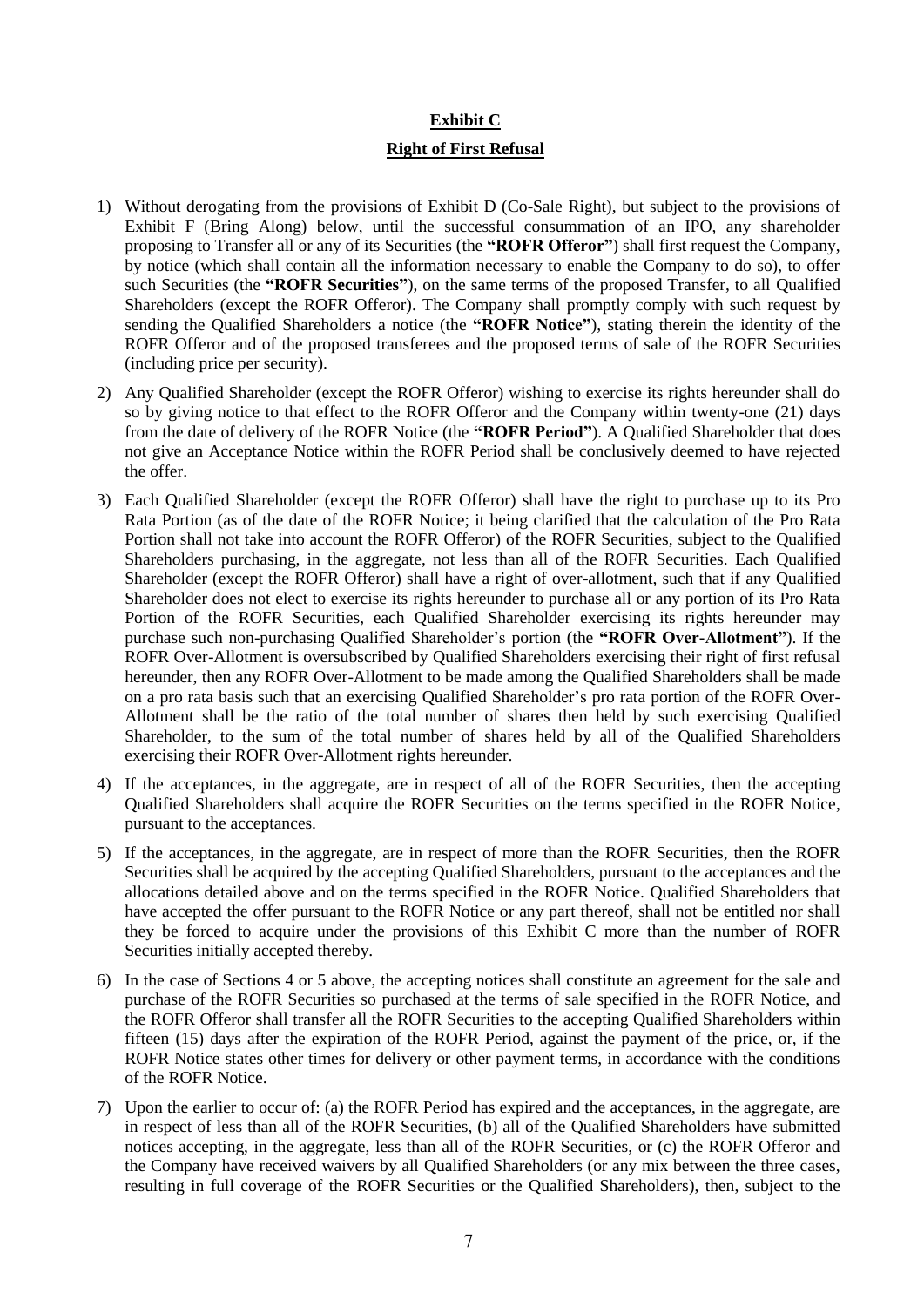provisions of Exhibit D (Co-Sale Right) below, the ROFR Offeror shall be entitled to Transfer all (but not less than all) of the ROFR Securities to the proposed transferees identified in the ROFR Notice; provided, however, that in no event shall the ROFR Offeror: (i) Transfer any of the ROFR Securities to any transferee other than such proposed transferees identified in the ROFR Notice, or (ii) Transfer any of the ROFR Securities on terms more favorable to the buyer than those stated in the ROFR Notice. If the ROFR Securities are not so Transferred within ninety (90) days after the expiration of the ROFR Period, the Transfer thereof shall again be subject to the provisions of this Exhibit C.

- 8) Subject to applicable law, this Exhibit C shall also apply to a Transfer of Securities by a receiver, liquidator, or trustee in bankruptcy procedure, administrator of an estate, executor of a will, provided that to the extent there are designated heirs to the estate under applicable law or pursuant to a will, the Transfer of the Securities to such designated heirs shall not be subject to the provisions of this Exhibit  $C_{\cdot}$
- 9) The Co-Sale Period and the ROFR Period shall begin and run concurrently.
- 10) The right of first refusal set forth in this Exhibit C shall not apply to: (a) a Transfer which is part of a Proposed Bring-Along Transaction, (b) a Transfer which is part of an IPO, (c) a Transfer with respect to which shareholders (except the ROFR Offeror) holding at least 75% of the shares held by Qualified Shareholders (except the ROFR Offeror) agree, in writing, to waive their right of first refusal.
- 11) If the offer to Qualified Shareholders under this Exhibit C may constitute an offer to the public under applicable laws which is subject to prospectus requirements, then such offer shall be limited to (i) the type of offerees the offering to which is exempted from such prospectus requirement, and (ii) to such limited number of Qualified Shareholders with the highest holdings in the Company (aggregating holdings of Permitted Transferees for the purpose of calculating the Qualified Shareholders with the highest holdings; provided that such Permitted Transferees shall be considered as separate entities to the extent viewed as such by applicable law; and further provided that the transfers to such Permitted Transferees were not made for the purpose of increasing the number of entities that are Permitted Transferees of the original transferring Qualified Shareholder(s) eligible to participate in the offer to Qualified Shareholders under this Exhibit C, not including and in addition to the offerees under subsection (i) above, the offering to which is exempted from such prospectus requirement).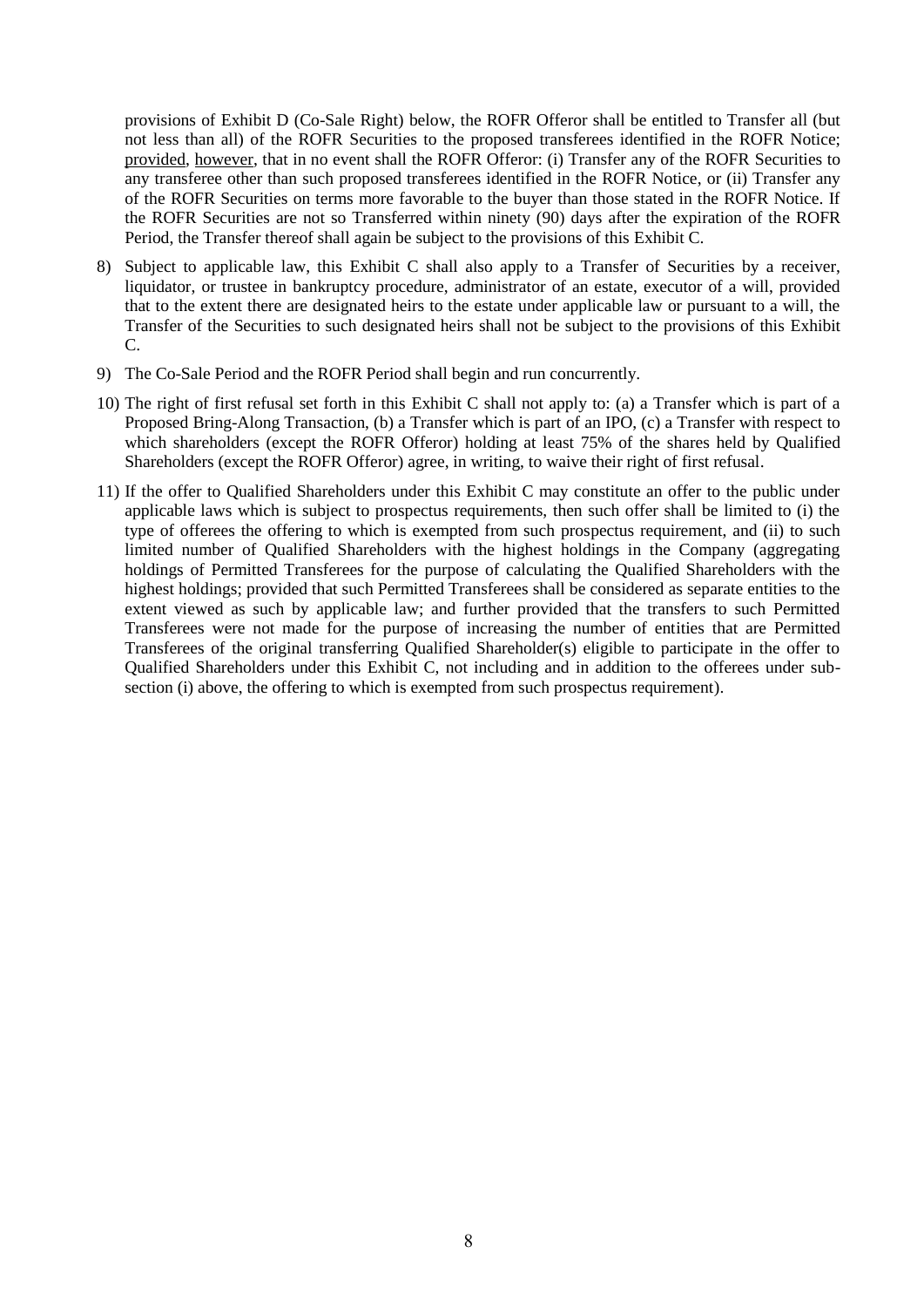### **Exhibit D Co-Sale Right**

- 1) Until the successful consummation of an IPO, any shareholder proposing to Transfer all or any of its Securities shall first request the Company, by notice (which shall contain all the information necessary to enable the Company to do so), to provide the Qualified Shareholders (except for the Founders) (the **"Co-Sale Offerees"**) notice of such Transfer and offering them to participate in the Transfer of Securities. The Company shall promptly comply with such request by sending the Co-Sale Offerees a notice (the **"Co-Sale Notice"**), stating therein the full description of the proposed Transfer, including the number of Securities that are proposed to be Transferred (the **"Co-Sale Securities")**, the terms of the proposed Transfer, the consideration involved (including price per security) and the identity and address of the proposed transferee. A copy of the agreement executed between the Founder and such proposed transferee, if such agreement was executed, shall be attached to the Co-Sale Notice.
- 2) Each Co-Sale Offeree shall have fourteen (14) days after the delivery date of the Co-Sale Notice (the **"Co-Sale Period"**) in which to exercise its right of co-sale by delivering to the relevant Founder notice confirming its unconditional agreement to join the sale of the Co-Sale Securities, in lieu of exercising its right of first refusal set forth in Exhibit C (Right of First Refusal), on the terms specified in the Co-Sale Notice (the **"Co-Sale Exercise Notice"**), and to Transfer to the proposed buyer in the proposed transaction such number of Securities up to its Pro Rata Portion of the Co-Sale Securities, calculated by multiplying the Co-Sale Securities by a fraction, the numerator of which is the number of Securities then held by such Co-Sale Offeree and the denominator of which is the sum of (A) the aggregate number of Securities then held by all Co-Sale Offerees, and (B) the aggregate number of Securities then held by the relevant Founder (calculated as of the date of the Co-Sale Notice).
- 3) If a Co-Sale Offeree has delivered to the relevant shareholder the Co-Sale Exercise Notice during the Co-Sale Period, then the Co-Sale Offeror shall be entitled to Transfer to the proposed transferee its Securities (as set forth in the Co-Sale Notice), conditioned upon such proposed transferee also receiving all of the Securities for which a Co-Sale Offeree provided a Co-Sale Notice, upon terms no less favorable than those specified in the Co-Sale Notice. The shareholder shall not affect the proposed Transfer of Securities unless such exercising Co-Sale Offeree joins such Transfer, to the extent of its exercise hereunder, and to the extent such Co-Sale Offeree is not in breach of its obligation to Transfer following the exercise of its co-sale right pursuant to this Exhibit D.
- 4) If the shareholder did not receive from any Co-Sale Offeree a Co-Sale Exercise Notice within the Co-Sale Period or if the shareholder received from all Co-Sale Offerees waivers of their right to join the Transfer, then in either such case (or any mix between the two cases, resulting in full coverage of the Co-Sale Offerees), such shareholder shall be entitled to complete the Transfer all (but not less than all) of the Co-Sale Securities to the proposed transferees identified in the Co-Sale Notice; provided, however, that in no event shall such shareholder (i) Transfer any of the Co-Sale Securities to any transferee other than such proposed transferees identified in the Co-Sale Notice, or (ii) Transfer any of the Co-Sale Securities on terms more favorable to the buyer than those stated in the Co-Sale Notice, If the Co-Sale Securities are not so Transferred within ninety (90) days after the expiration of the Co-Sale Period, the Transfer thereof shall again be subject to the provisions of this Exhibit D.
- 5) The delivery of a Co-Sale Notice shall not obligate the relevant shareholder to complete the Transfer described in said Co-Sale Notice and such Founder shall be entitled, at its sole discretion, to terminate or not complete such Transfer without the Co-Sale Offerees having any claims or causes of action against such shareholder.
- 6) The co-sale rights set forth in this Exhibit D shall be subject to the OCS Transfer Limitations and, if relevant, the shareholder Transfer Limitations. The co-sale rights set forth in this Exhibit D shall not apply to a Transfer which is effected by a shareholder pursuant to a repurchase or adjustment agreement entered into between him and the Company.
- 7) The provisions of the above mentioned Sections  $1 6$  shall apply to Together Investors only in the event of a Transfer consummated by a Company's shareholder of Ordinary A-1 shares that holds at least 5% of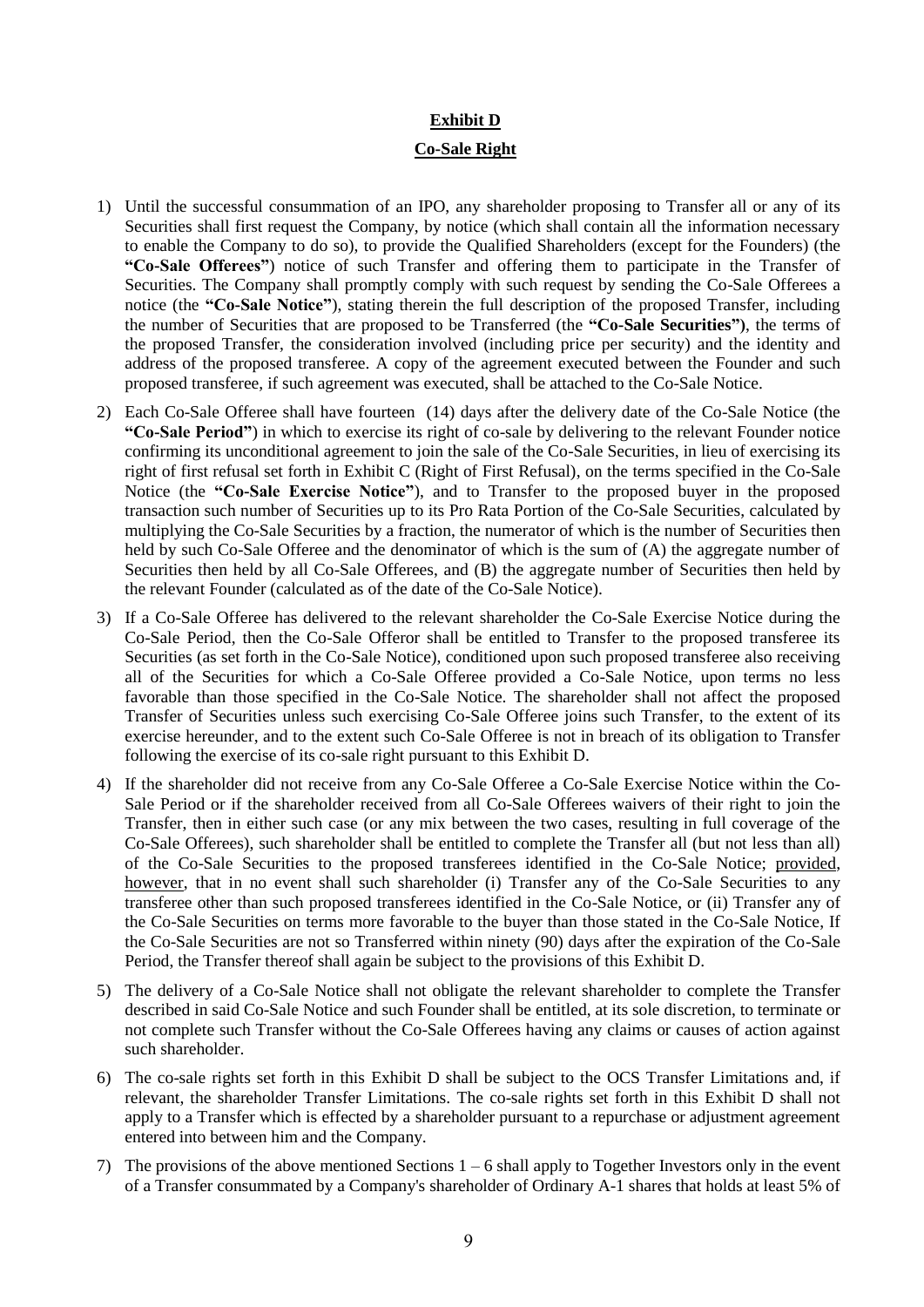the Company's issued and outstanding share capital of the Company, on an as-converted basis as of January 6, 2020 .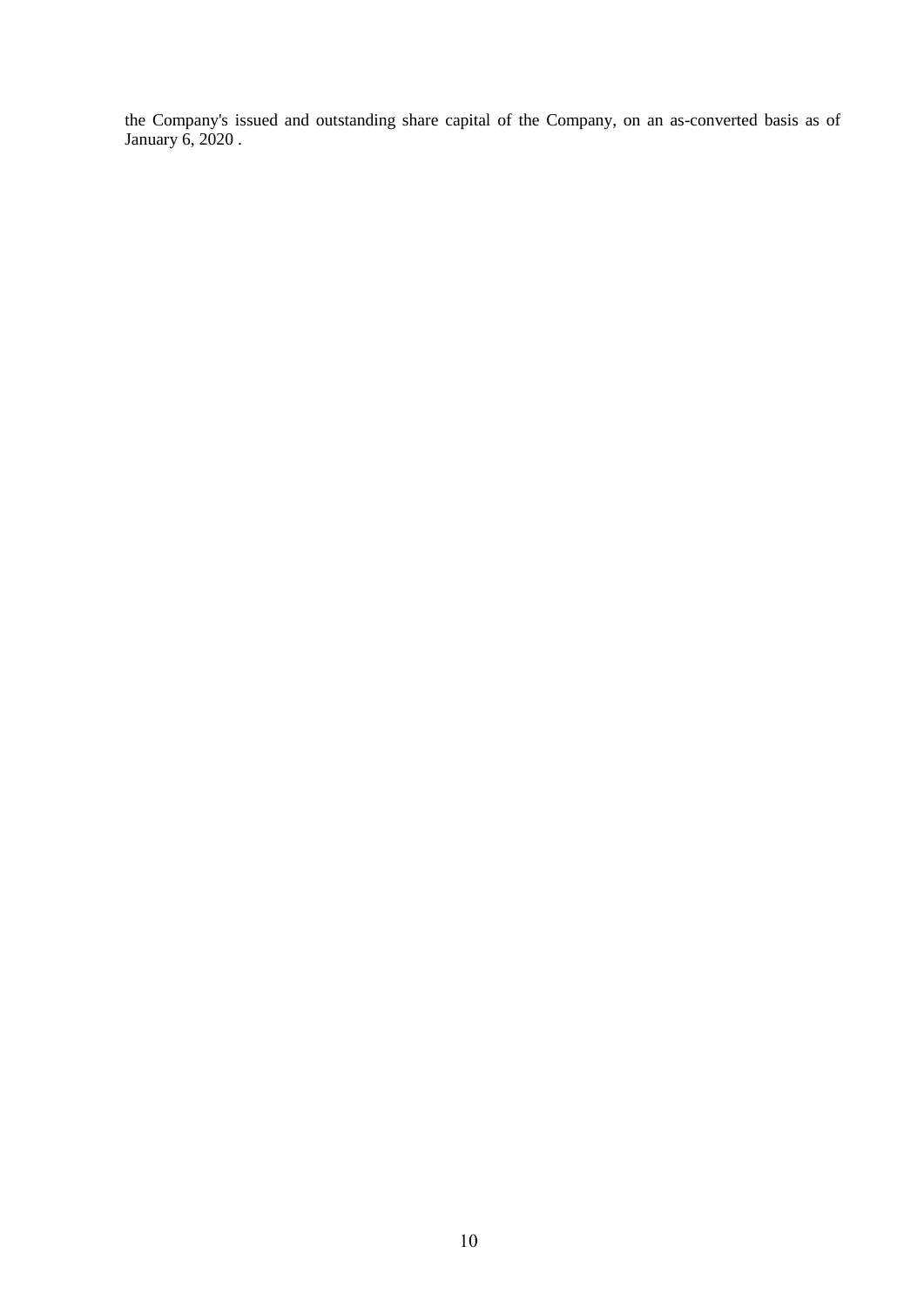### **Exhibit E No-Sale**

- 1) A Founder shall not without the prior written consent of both the Fund and the OCS Transfer of any of its Securities (held directly or indirectly), with or without consideration, until the lapse of one year from the Incubation Compliance Date (the **"OCS Transfer Limitations"**).
- 2) After the lapse of one year from the Incubation Compliance Date and for period of three years or until the earlier of: (i) the consummation of an IPO, or (ii) M&A, subject to transfer to Permitted Transferees, each Founder is limited to Transfer up to 25% of his securities in the Company (calculated as of the Closing), each year (the "Yearly Transfer Limitations"), but not more than 60% in the aggregate of the total number of securities held by such Founder (calculated as of the Closing) (the "Aggregate Transfer Limitations") (such Yearly Transfer Limitations and Aggregate Transfer Limitations, together being the "Founder Transfer Limitations"); provided, however, that a Transfer by a Founder to its Permitted Transferees (whom shall agree, in writing, to be subject to the applicable Founder Transfer Limitations and to the other relevant Founders' other undertakings contained herein) after the lapse of the Incubation Compliance Date shall not be on account of the Founder Transfer Limitations.

The "Incubation Compliance Date" shall mean the later of: (i) the Company's compliance with the conclusions of the final audit of the Company's performance report to be filed with the OCS at the end of the Incubation Period, and (ii) the acceptance and approval by the OCS of the Company's assignment of rights and obligations towards the State of Israel, in the OCS' standard form.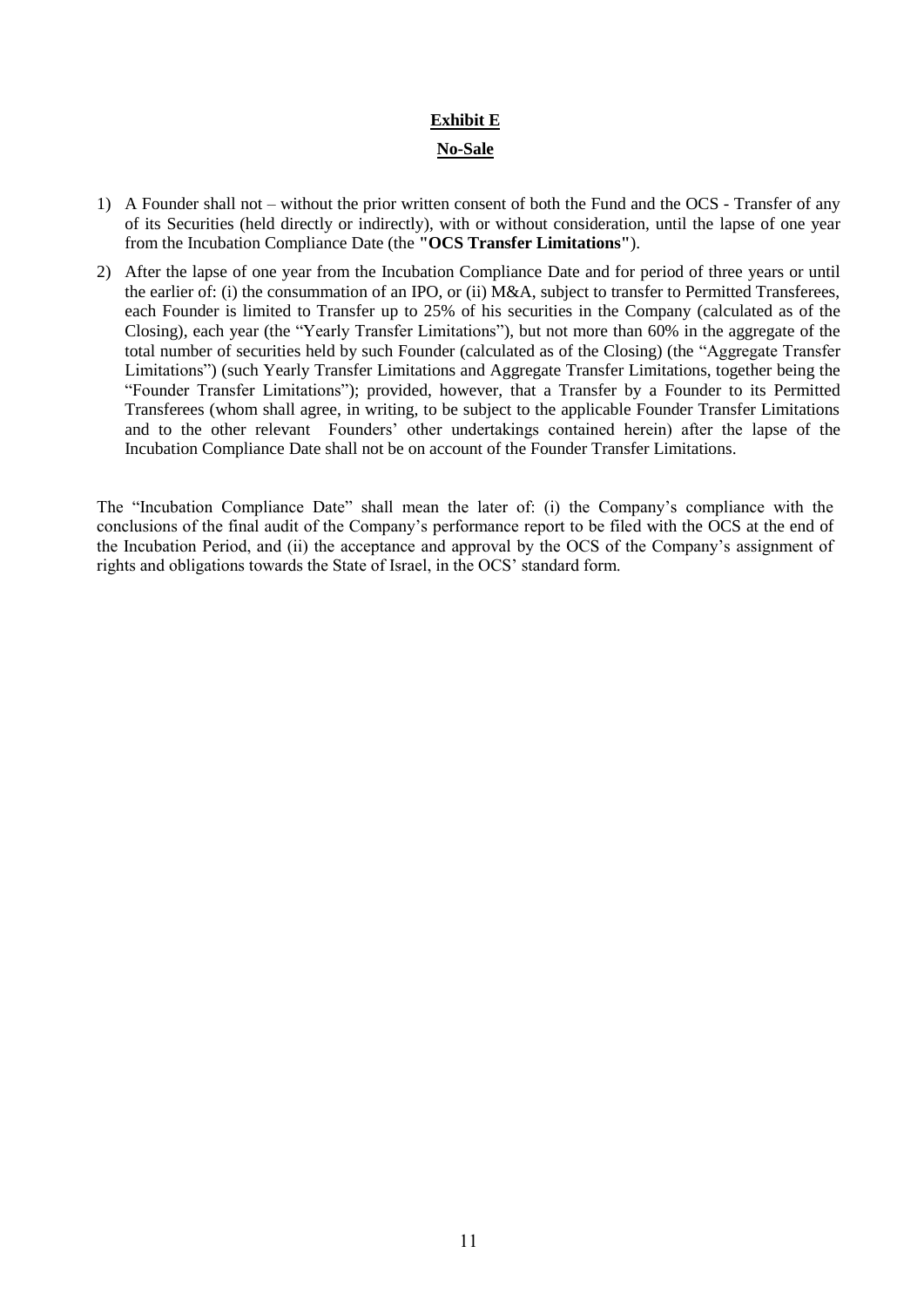#### **Exhibit F**

#### **Bring Along**

- 1) Subject to the cogent requirements of the Law and the provisions of Exhibit H (Veto Rights) below, and until the successful consummation of an IPO, in the event that shareholders holding more than 75% of the voting power in the Company (including, at least, a majority of the Ordinary A Shares) (on an asconverted basis) (the **"Bring Along Approval Threshold"** and the **"Selling Bring Along Shareholders"**, respectively) accept or approve an offer from a potential buyer that is not a shareholder, a Permitted Transferee of a shareholder and does not Control, and is not Controlled by, any shareholder (the **"Bring Along Buyer"**) to effect a Deemed Liquidation Event (the **"Proposed Bring Along Transaction"**), then such decision shall, upon such Selling Bring Along Shareholders providing notice to the Company and all of the shareholders, be binding upon the Company and all of the shareholders, notwithstanding any no sale restriction, first refusal rights or other rights to which such shareholders may be entitled or by which they may be bound. Upon delivery of such aforementioned notice to the Company and all of the shareholders, all of the shareholders will:
	- a) vote all shares of the Company then held or controlled by such shareholders or over which such shareholders then hold voting power (in person, by proxy or by action by written consent, as applicable): (A) in favor of or to approve such Proposed Bring Along Transaction and any matter that could reasonably be expected to facilitate such Proposed Bring Along Transaction (all subject to appropriate adjustments to reflect the preferences and priorities of the Ordinary A Shares, including as set forth in Exhibit J), and (B) against any proposal for any recapitalization, merger, sale of shares or assets or other business combination (other than the Proposed Bring Along Transaction) between the Company and any Person (other than the Bring Along Buyer) or any other action or agreement that would result in a breach of any covenant, representation or warranty or any other obligation or agreement of the Company or the shareholders under the definitive agreements related to such Proposed Bring Along Transaction, or which could result in any of the conditions to the Company's obligations under such agreements not being fulfilled, or that would otherwise impair the ability of the Company or the shareholders to properly and timely consummate such Proposed Bring Along Transaction;
	- b) waive any dissenting minority or similar rights in connection with such Proposed Bring Along Transaction; and
	- c) execute the relevant documents (including any instruments of conveyance and transfer, purchase agreements, merger agreements, escrow agreements, indemnification agreements) in connection with, and shall otherwise take all actions necessary and reasonable to effect, such Proposed Bring Along Transaction as requested by the Company and the Selling Bring Along Shareholders.
- 2) If the Proposed Bring Along Transaction is conditioned upon the sale of Securities to the Bring Along Buyer (a **"Bring Along Sale of Shares Transaction"**), then all shareholders shall be required to sell the relevant Securities in the Bring Along Sale of Shares Transaction, free and clear of any liens, claims or encumbrances, on the same terms and conditions as those Selling Bring Along Shareholders, provided that the proceeds received in the Bring Along Sale of Shares Transaction shall be distributed pro rata (and *pari passu*) to the shareholders, in proportion to the number of shares then held by them.
- 3) Notwithstanding the provisions of the Law (including Section 341), but only to the extent permitted by the Law - the price, terms and conditions of a Proposed Bring Along Transaction shall be considered to apply in the same manner as to all shareholders, if the application of such price, terms and conditions to the respective shares of the Company held by each shareholder is made based upon and in accordance with the rights, preferences and privileges conferred upon such shares under these Articles (e.g., if each such share receives the respective portion of the proceeds of such Proposed Bring Along Transaction, pro rata (and *pari passu*) to the shareholders, in proportion to the number of shares then held by them). Moreover, any bonus, retention payment, monetary incentive, management compensation and any similar payment or arrangement, payable or offered in connection with the transaction by either the Company or the Bring Along Buyer to any shareholder separately from any payment or distribution to which such shareholder is entitled by virtue of his ownership of shares in the Company, shall not be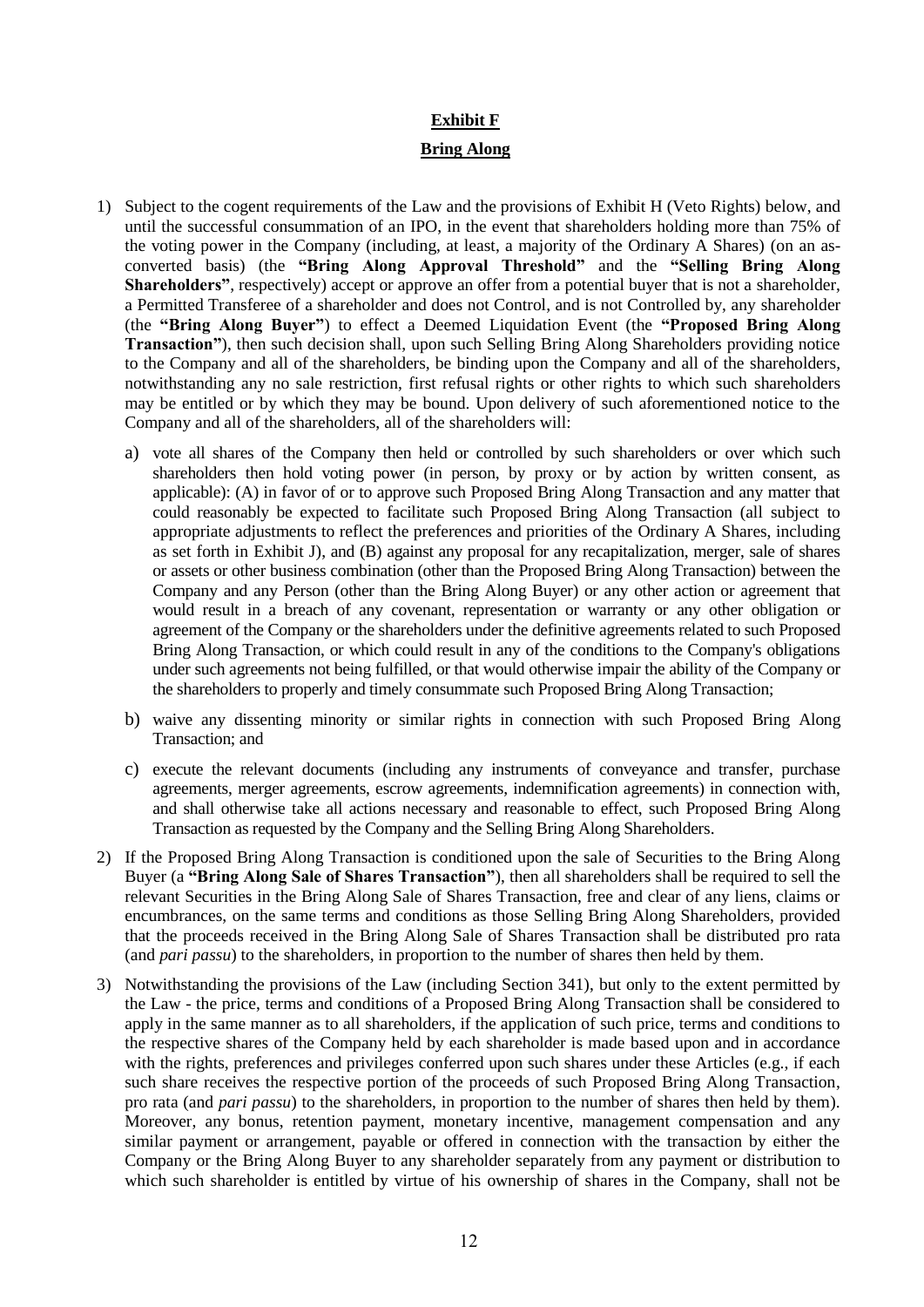deemed contrary to the provisions of Section 341 and shareholders not receiving any such separate payment shall not be deemed, for purposes of Section 341, to be treated unequally compared to any shareholders receiving such payment.

- 4) In the event that a shareholder fails to surrender its certificate in connection with the consummation of said transaction, such certificate shall be deemed cancelled and the Company shall be authorized to issue a new certificate in the name of the Bring Along Buyer and the Board shall be authorized to establish an escrow account, for the benefit of such shareholder, as applicable, into which the consideration for such securities represented by such cancelled certificate shall be deposited and to appoint a trustee to administer such account.
- 5) Notwithstanding anything in these Articles or the Law to the contrary, but only to the extent permitted by the Law, the approval of a Proposed Bring Along Transaction shall not be subject to the approval of a separate class vote or interest vote of the holders of the shares of any particular class of shares.
- 6) Anything in these Articles to the contrary notwithstanding, and in accordance with Section 50(a) of the Law, the general meeting of the shareholders shall, if requested by the Selling Bring Along Shareholders, assume the power and authority of the Board to discuss and approve, for all intents and purposes, the Proposed Bring Along Transaction on behalf of the Company in accordance with this Exhibit F effective as of the time on which the written consent of the Selling Bring Along Shareholders shall have been received by the Company.
- 7) In the event that the Bring Along Approval Threshold is met, any sale or other Transfer of Securities by the shareholders, other than pursuant to the Proposed Bring Along Transaction, shall be absolutely prohibited.
- 8) Each shareholder recognizes and accepts that the powers granted to the Company and the Board, as set forth in this Exhibit F, are granted in order to ensure and protect the rights of the other shareholders and that therefore such powers, upon the use thereof, shall be irrevocable with respect to such matter or action with respect to which the Board has exercised such powers.
- 9) The provisions of this Exhibit F, to the extent they apply to a Proposed Bring Along Transaction that is structured as a Bring Along Sale of Shares Transaction, are in addition to (but may not be acted upon simultaneously with) the provisions of Section 341 and not in substitution of such provisions and the Company at its sole discretion may elect whether to act upon the provisions of this Exhibit F or of Section 341. No shareholder shall be entitled to request the Company, the other shareholders or any other party to the Proposed Bring Along Transaction (e.g., the purchaser) to act upon the provisions of Section 341 and to object to the execution and delivery of any transaction documentation pertaining to the Proposed Bring Along Transaction.
- 10) Pursuant to the provisions of Section 341, the aforesaid Bring Along Approval Threshold is hereby determined as the majority threshold applicable also for the purpose of Section 341.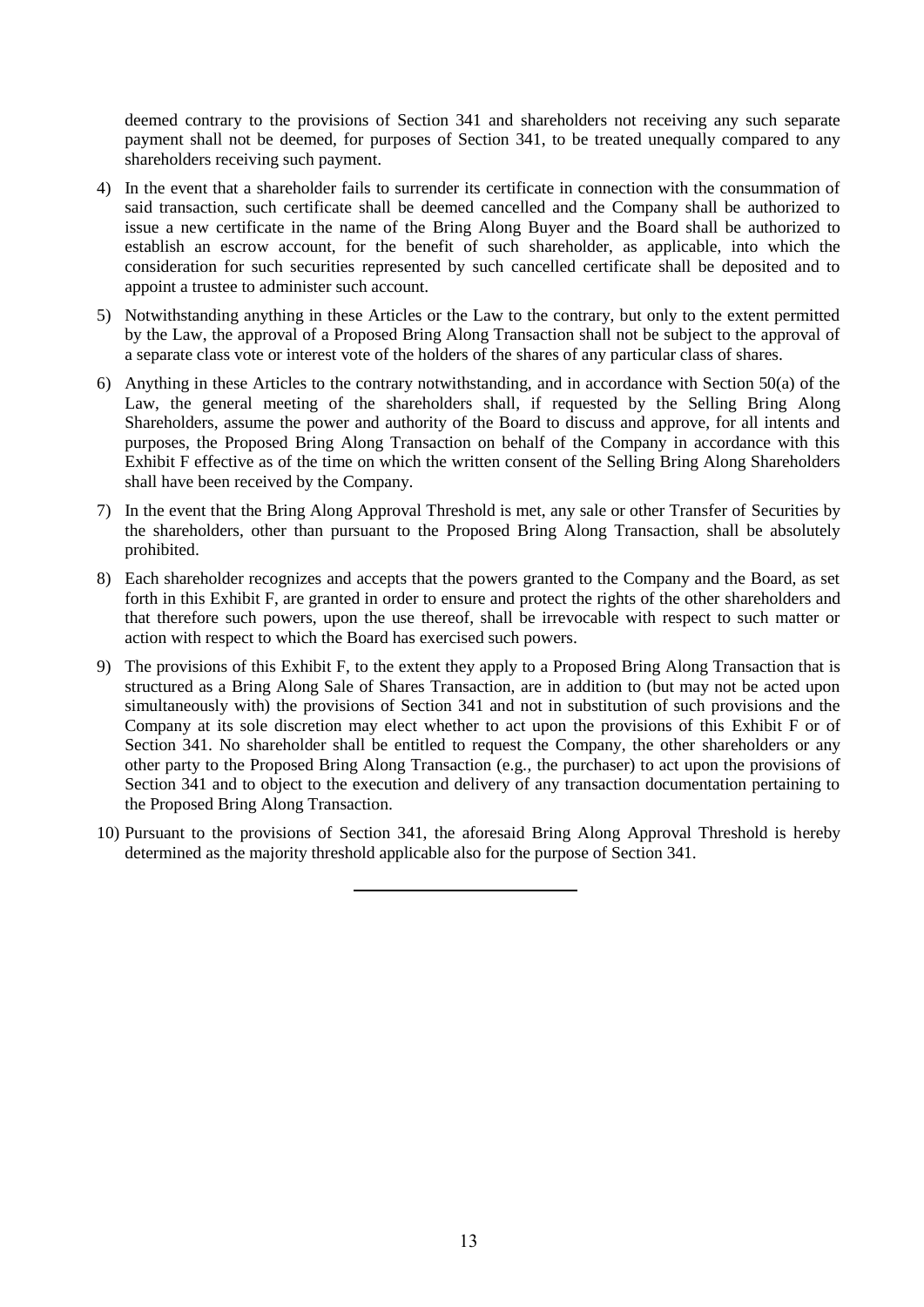#### **Exhibit G**

#### **Information and Access and Visitation Rights**

- 1) The Major Shareholders shall be entitled to receive from the Company such information as may be reasonably requested by each Major Shareholder.
- 2) Representatives of each Major Shareholder shall have, at reasonable times and upon reasonable notice, full access to all books and records of the Company, shall be entitled to review and copy them at their discretion, and shall be entitled to inspect the properties of the Company and consult with management of the Company.
- 3) Furthermore, representatives of the Ministry and the OCS shall have full access to all books and records of the Company, shall be entitled to review and copy them at their discretion and shall be entitled to inspect the properties of the Company and consult with management of the Company, all pursuant to the OCS Regulations.
- 4) The Fund shall also be entitled to receive from the Company any information that it desires to submit to the OCS.
- 5) Any shareholder that shall have received information pursuant to this Exhibit G shall ensure that any information of a confidential nature which relates to the Company and which it received pursuant to this Exhibit G will not be disclosed by such shareholder without the prior written consent of the Company; provided that, in connection with reports to its shareholders, partners, prospective shareholders and prospective partners, each shareholder may, without first obtaining such written consent of the Company, make general statements, not containing technical or other confidential information, regarding the nature and progress of the Company's business, and may provide summary information regarding the Company's financial information in its reports to its shareholders, partners, prospective shareholders and prospective partners; and provided further, that in the event that a shareholder is required to annex financial information of a confidential nature obtained pursuant to this Exhibit G to such reports, then such shareholder shall be entitled to annex the same. These confidentiality undertakings shall not apply to information which: (i) is in the public domain, other than as a result of a breach by the shareholder of its confidentiality undertakings hereunder; or (ii) was already known to the shareholder prior to the disclosure thereof; or (iii) was lawfully received by the shareholder without restrictions on its disclosure, from a third party who has no confidentiality obligations towards the Company; (iv) was approved for release or use by the written consent of the Company; or (v) is required to be disclosed by the shareholder under law, rule, regulation or court order or other judicial or administrative decree. Notwithstanding anything to the contrary, the Fund may – without the prior written consent of the Company - disclose to the Ministry and the OCS any information that the Fund deems desirable or necessary to disclose to them.
- 6) The Company shall ensure that its subsidiaries provide the Ministry, the OCS, the Fund and the Major Shareholders with the same rights set forth in Sections 1 – 4 above, *mutatis mutandis*. The confidentiality undertakings set forth in Section 5 above shall apply to any rights, *mutatis mutandis*. This Exhibit G shall not be altered, changed or cancelled without the consent of the Fund.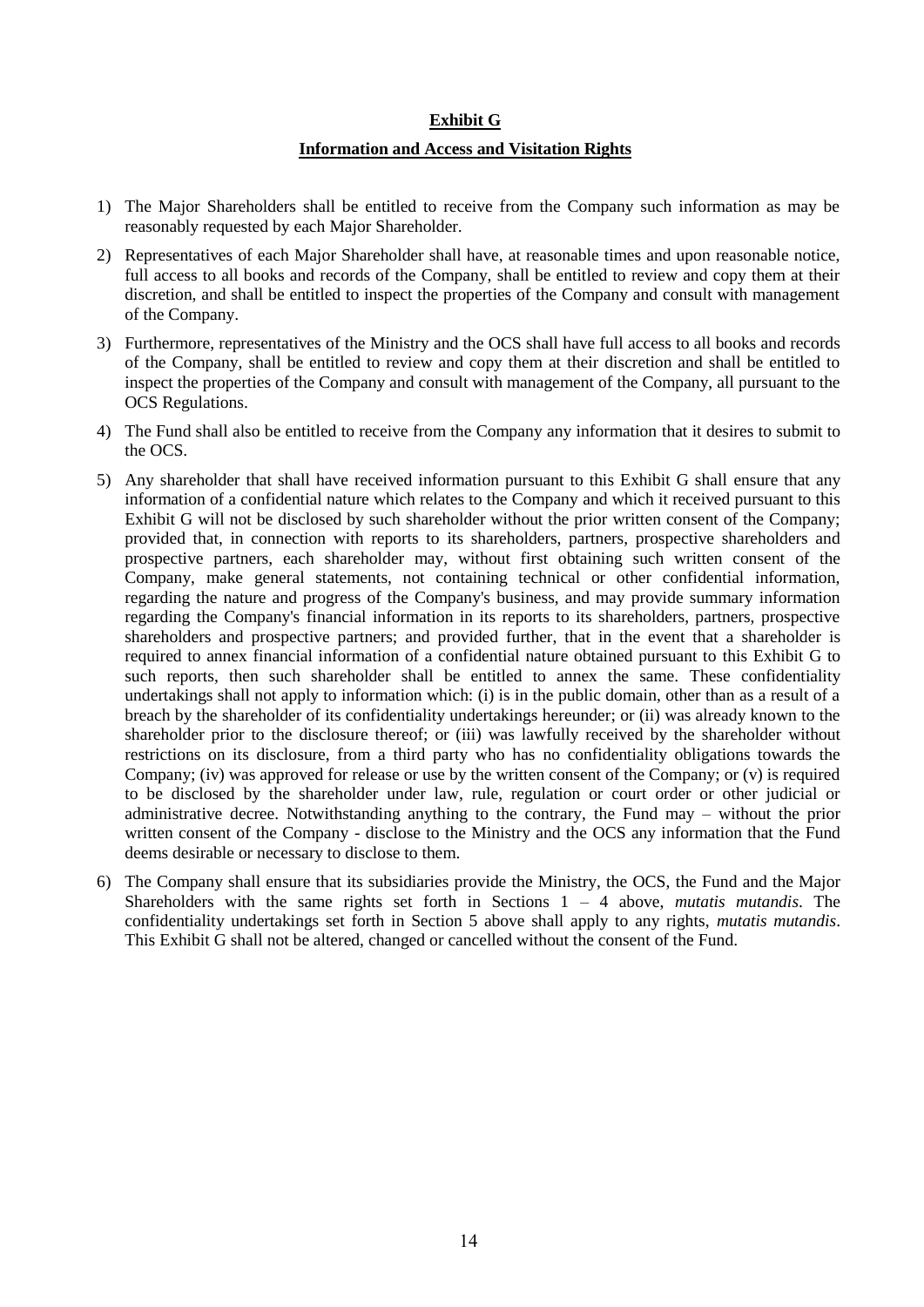## **Exhibit H**

#### **Veto Rights**

- 1) The Company shall not take certain actions without the consent of the Fund, as long as the Fund holds at least 15% of the Company's issued and outstanding share capital (on an as-converted basis); provided, however, that if the Fund holds less than 15% of the Company's issued and outstanding share capital (on an as-converted basis), then the consent of the Fund shall nonetheless be required until the Incubation Compliance Date.
- 2) The aforesaid actions are any action which:
	- a) adversely alters or changes the rights, preferences, or privileges of the Fund, the Ordinary A Shares or of their holders;
	- b) effects any interested party transaction;
	- c) amends or otherwise modifies the Company's Articles of Association in a manner that is adverse to the Fund or the Ordinary A Shareholders.
	- d) grants any incentives (including shares or options) to any of the Founders or their affiliates;
	- e) prior to the Incubation Compliance Date replaces the Company's auditors or attorney;
		- i) prior to the Incubation Compliance Date nominates or removes any "C-level" executive or the Chairman of the Board;
		- ii) following the Incubation Compliance Date nominates or removes the CEO or the Chairman of the Board; or
	- f) involves the non-compliance of any OCS Regulations.
- 3) The Company shall ensure that its subsidiaries do not take the actions set forth above except pursuant to the veto rights set forth herein, *mutatis mutandis*.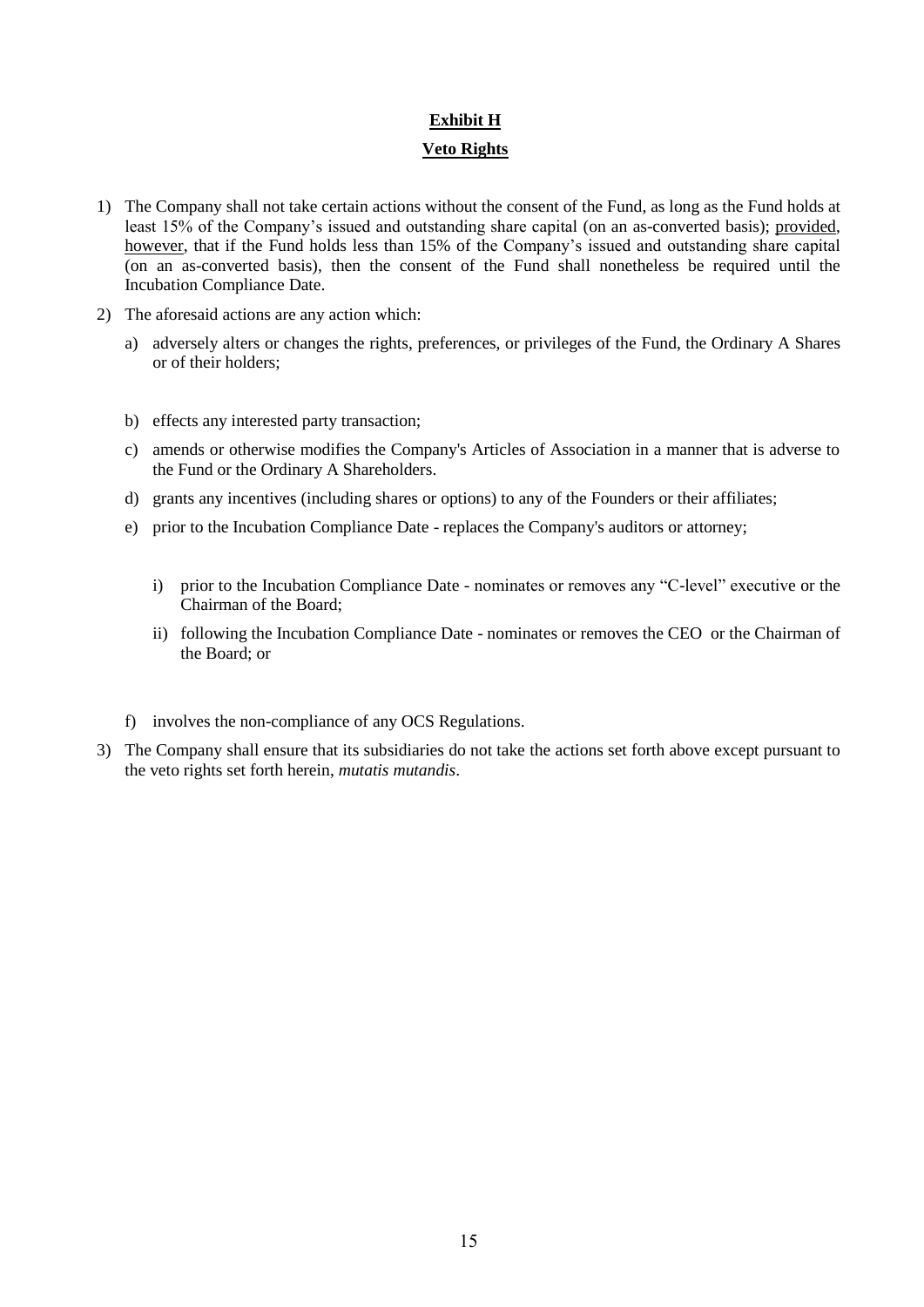### **Exhibit I Conversion Right**

- 1) Each Ordinary A Share and Ordinary A-1 Share, shall be convertible, without payment of additional consideration by the holder thereof, at the option of the holder thereof, into such number of fully paid and non-assessable Ordinary Shares as is determined by dividing the applicable Ordinary A Original Issue Price and Ordinary A-1 Share Original Issue Price, by the applicable Conversion Price for such Ordinary A Share and Ordinary A-1 Share, as applicable, in effect on the effective date of any such conversion (subject to adjustments detailed herein). The initial Conversion Price (the **"Conversion Price"**) with respect to each Ordinary A Share shall be the applicable Ordinary A Original Issue Price of such Ordinary A Share and with respect to each Ordinary A-1 Share shall be the applicable Ordinary A-1 Original Issue Price of such Ordinary A-1 Share; provided, however, that the Conversion Price shall be subject to adjustments in respect of Recapitalization Events and subject to adjustments due to antidilution rights with respect to the Ordinary A Shares and Ordinary A-1 Shares, as provided in Section 4 below.
- 2) Each Ordinary A Share and Ordinary A-1 Share shall automatically be converted, without payment of additional consideration by the holder thereof, into such number of fully paid and non-assessable Ordinary Shares as is determined by dividing the applicable Ordinary A Original Issue Price or the applicable Ordinary A-1 Original Issue Price , by the applicable Conversion Price for such Ordinary A Share or Ordinary A-1 Share, as applicable, in effect on the date of the occurrence of either (i) the affirmative vote, or the written consent of, or the conversion by, the holders of a majority of the thenoutstanding Ordinary A Shares and the holders of a majority of the then-outstanding Ordinary A-1; or (ii) the closing of a Qualified IPO.
- 3) Before any Ordinary A Shareholder or Ordinary A-1 Shareholder shall be entitled to convert its Ordinary A Shares or Ordinary A-1 Sharesr into Ordinary Shares pursuant to Section 1 above, such holder shall surrender the share certificate or certificates therefor, duly endorsed, at the Company's registered office, and shall give written notice to the Company at the Company's registered office, of the election to convert the same. In any event of conversion, the Company shall, as soon as practicable following the receipt of the applicable Ordinary A and Ordinary A-1 Shareholder's share certificate surrendered for cancellation, issue and deliver to such Ordinary A and Ordinary A-1 Shareholder, a certificate for the number of Ordinary Shares to which such holder shall be entitled as aforesaid. Such conversion shall be deemed to have been made immediately prior to the close of business on the date of such surrender of the share certificates evidencing the Ordinary A Shares and Ordinary A-1 shares to be converted (except that in the case of an automatic conversion pursuant to Section 2 above, such conversion shall be deemed to have been made at the time of the affirmative vote or written consent as aforesaid, or immediately prior and conditional upon the occurrence of the Qualified IPO, in each case, as applicable), and the Persons entitled to receive the Ordinary Shares, upon such conversion, shall be treated for all purposes as the record holders of such Ordinary Shares as of such date. If the conversion is pursuant to Section 2 above, then the conversion shall be deemed to have taken place automatically regardless of whether the certificates representing such shares have been surrendered to the Company, but from and after such conversion, any such certificate not surrendered to the Company, shall be deemed to evidence solely the Ordinary Shares received upon such conversion, and the right to receive a certificate for such Ordinary Shares.

4)

(a) Until the consummation of an IPO, in the event the Company shall at any time after November 16, 2020 and prior to the second anniversary of that Date issue any New Securities (as such term is defined in the Company's Articles), without consideration or for a consideration per share less than the Company Conversion Price, then the Company Conversion Price shall be reduced, concurrently with such issue, to the consideration per share received by the Company for such issue or deemed issue of the additional Company Shares; provided that if such issuance or deemed issuance was without consideration, then the Company shall be deemed to have received an amount equal to the par value of the Company Shares.No adjustments of a Conversion Price of the Ordinary A Shares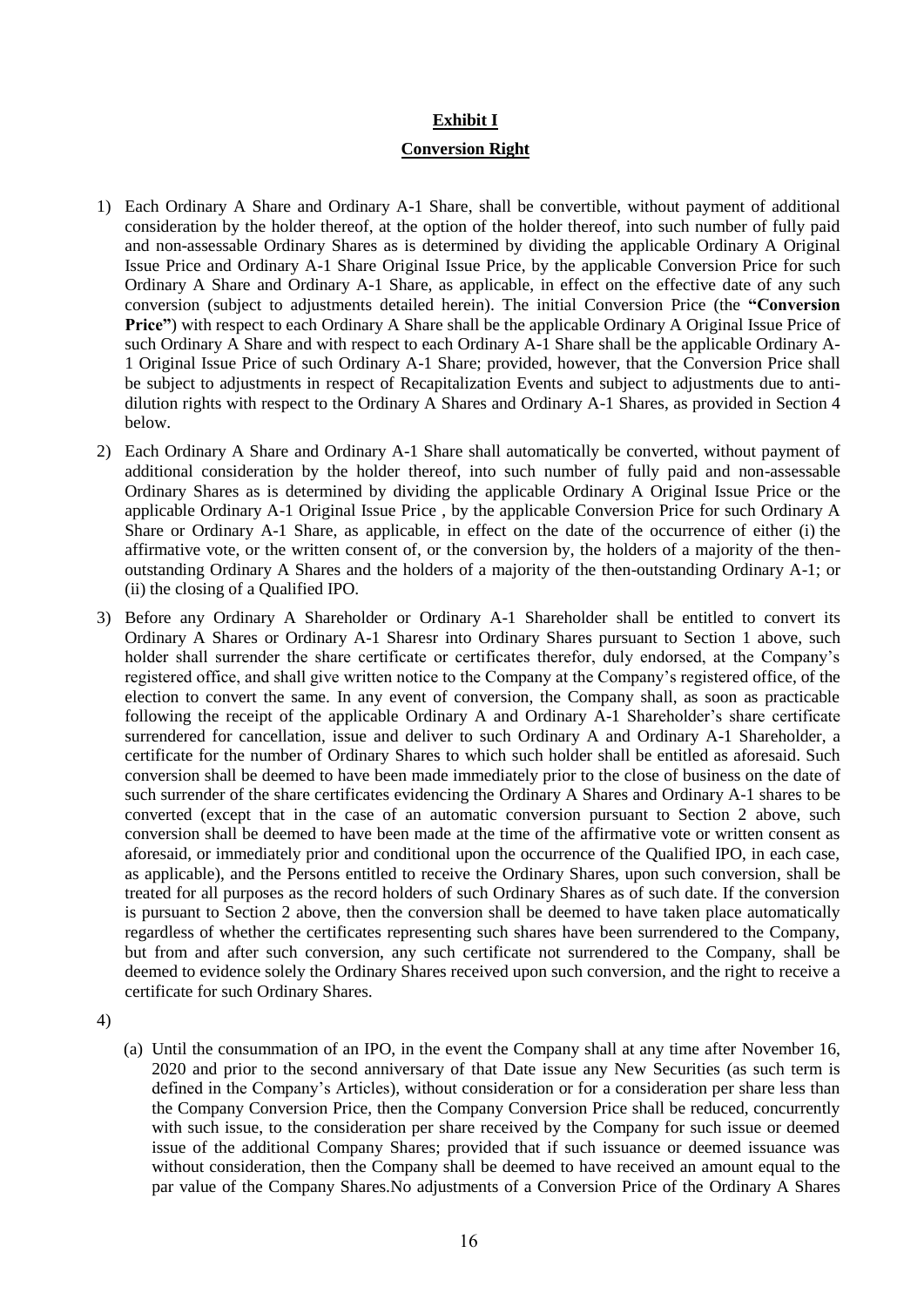and Ordinary A-1 Shares shall be made in an amount less than one cent (\$0.01) per share. No adjustment of such Conversion Price shall be made under this Section 4 if it has the effect of increasing the Conversion Price beyond the applicable Conversion Price in effect for such Ordinary A Shares and Ordinary A-1 Shares immediately prior to such adjustment.

- (b) In the case of the issuance of securities for cash in a private placement or an IPO other than a Qualified IPO, the consideration shall be deemed to be the amount of cash consideration paid in connection with the issuance and sale thereof.
- (c) In the case of the issuance of securities for consideration in whole or in part other than cash, the value of the non-cash consideration shall be deemed to be the fair market value thereof as determined by the Board in good faith. If, within fifteen (15) days of the determination of the Board, any director challenges that determination in writing, then the matter shall be referred to the independent auditors of the Company (or in the event that regulatory requirements prohibit such auditors from deciding on the matter, then the determination shall be made by another "big four" accounting firm), whose decision shall be conclusive and binding.
- 5) In the event the Company shall declare a distribution payable in securities of other incorporated Persons, evidences of indebtedness issued by the Company or other incorporated Persons, assets (excluding cash dividends) or options or rights, then, in each such case for the purpose of this Section 6, the Ordinary A Shareholders and the and Ordinary A-1 Shareholders shall be entitled to a proportionate share of any such distribution as though they were the holders of the number of Ordinary Shares of the Company into which their Ordinary A Shares and Ordinary A-1 Shares are convertible as of the record date fixed for the determination of the Ordinary Shareholders entitled to receive such distribution.
- 6) Without derogating from Section 6 above, if at any time or from time to time there shall be a Recapitalization Event or exchange of the Ordinary Shares (other than as provided for elsewhere in this Exhibit I), provision shall be made so that the Ordinary A Shareholders and the Ordinary A-1 Shareholders shall thereafter be entitled to receive, upon conversion of the Ordinary A Shares and Ordinary A-1 Shares, the number of shares or other securities or property of the Company or otherwise, deliverable upon conversion immediately prior to such Recapitalization Event or exchange which an Ordinary Shareholder would have been entitled to receive immediately prior to such Recapitalization Event or exchange. In any such case, appropriate adjustment shall be made in the application of the provisions of this Exhibit I with respect to the rights of the Ordinary A Shareholders and Ordinary A-1 Shareholders after the Recapitalization Event to the end that the provisions of this Exhibit I (including adjustment of the Conversion Price then in effect and the number of shares purchasable upon conversion of the Ordinary A Shares or Ordinary A-1 Shares) shall be applicable after that event as nearly equivalently as may be practicable.
- 7) The Company will not, through any Recapitalization Event or Deemed Liquidation Event or any other voluntary action, avoid or seek to avoid the observance or performance of any of the terms to be observed or performed hereunder by the Company, but will at all times in good faith assist in the carrying out of all the provisions of this Exhibit I and in the taking of all such action as may be necessary or appropriate in order to protect the conversion rights of the Ordinary A Shareholders and Ordinary A-1 Shareholders against impairment.
- 8) No fractional shares shall be issued upon the conversion of any Ordinary A Share and Ordinary A-1 Share, and the number of Ordinary Shares to be issued upon conversion thereof shall be rounded to the nearest whole share. Whether fractional shares are issuable upon such conversion shall be determined on the basis of the total number of Ordinary A Shares and Ordinary A-1 Shares the holder is converting into Ordinary Shares at the time and the number of Ordinary Shares issuable upon such aggregate conversion.
- 9) Upon the occurrence of each adjustment of the Conversion Price, the Company, at the Company's expense, shall promptly compute such adjustment in accordance with the terms hereof and prepare and furnish to each Ordinary A Shareholder and Ordinary A-1 Shareholder a certificate setting forth such adjustment and showing in detail the facts upon which such adjustment is based. The Company shall,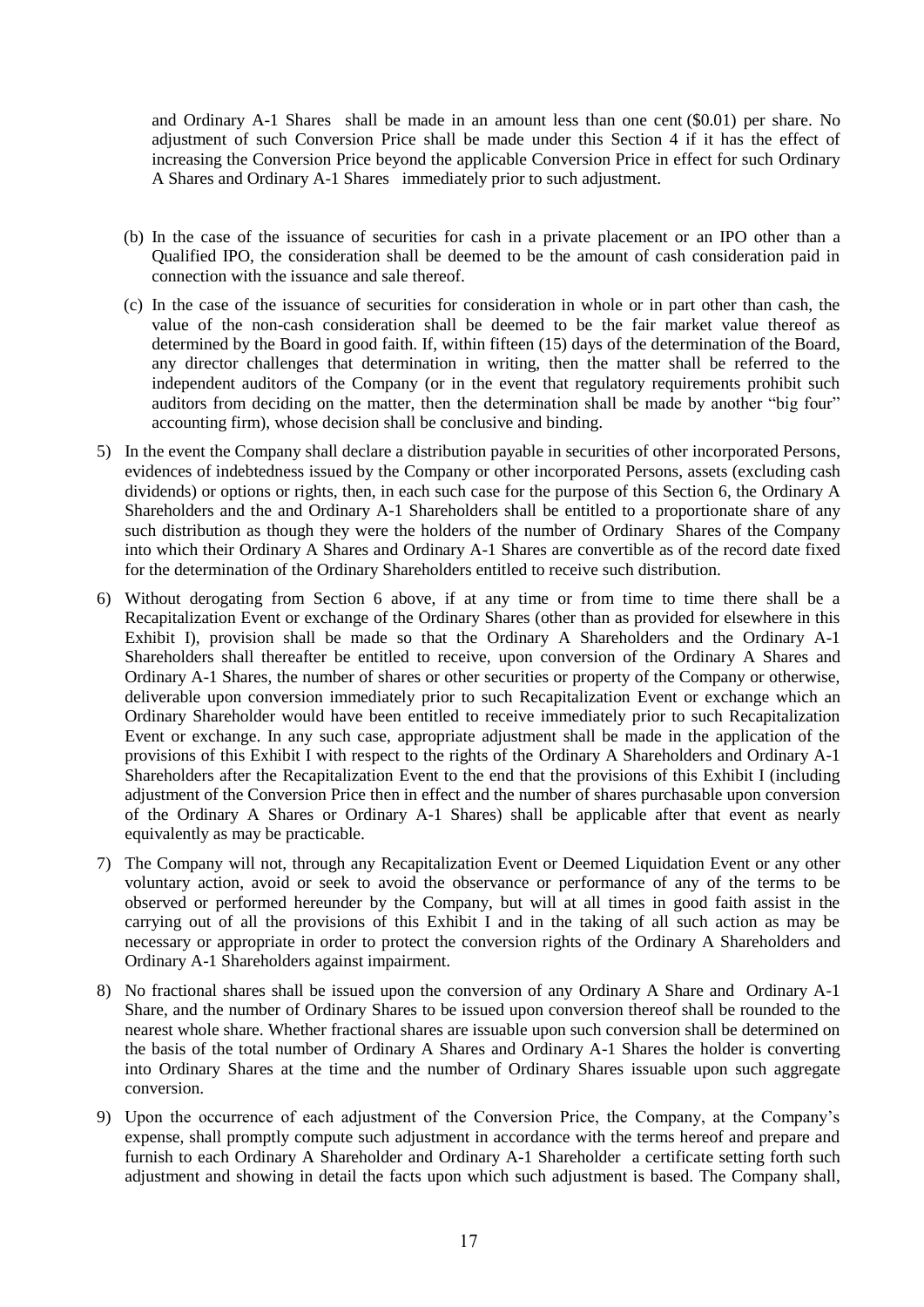upon the reasonable written request at any time of any Ordinary A Shareholder and Ordinary A-1 Shareholder, furnish or cause to be furnished to such holder a like certificate setting forth (i) the adjustment of the Conversion Price, (ii) the applicable Conversion Price at the time in effect, and (iii) the number of Ordinary Shares and the amount, if any, or other property which at the time would be received upon the conversion of any such Ordinary A Share and Ordinary A-1 Share.

- 10) In the event of any taking by the Company of a record of the holders of any class of securities for the purpose of determining the holders thereof who are entitled to receive any dividend or other distribution, any right to subscribe for, purchase or otherwise acquire any shares of any class or any other securities or property, or to receive any other right, the Company shall mail to each Ordinary A Shareholder and Ordinary A-1 Shareholder, at least fourteen (14) days prior to the record date specified therein and if not possible, as soon as practicable, a notice specifying the date on which any such record is to be taken for the purpose of such dividend, distribution or right, and the amount and character of such dividend, distribution or right.
- 11) The Company shall at all times reserve and keep available out of the Company's authorized but unissued Ordinary Shares, solely for the purpose of effecting the conversion of the Ordinary A Shares and Ordinary A-1 Shares, such number of Ordinary Shares as shall from time to time be sufficient to effect the conversion of all outstanding Ordinary A Shares and Ordinary A-1 Shares; and if at any time the number of authorized but unissued Ordinary Shares shall not be sufficient to effect the conversion of all then outstanding Ordinary A Shares and Ordinary A-1 Shares , the Company will take such corporate action as may, in the opinion of counsel to the Company, be necessary to increase the number of authorized but unissued Ordinary Shares to such sufficient number of shares.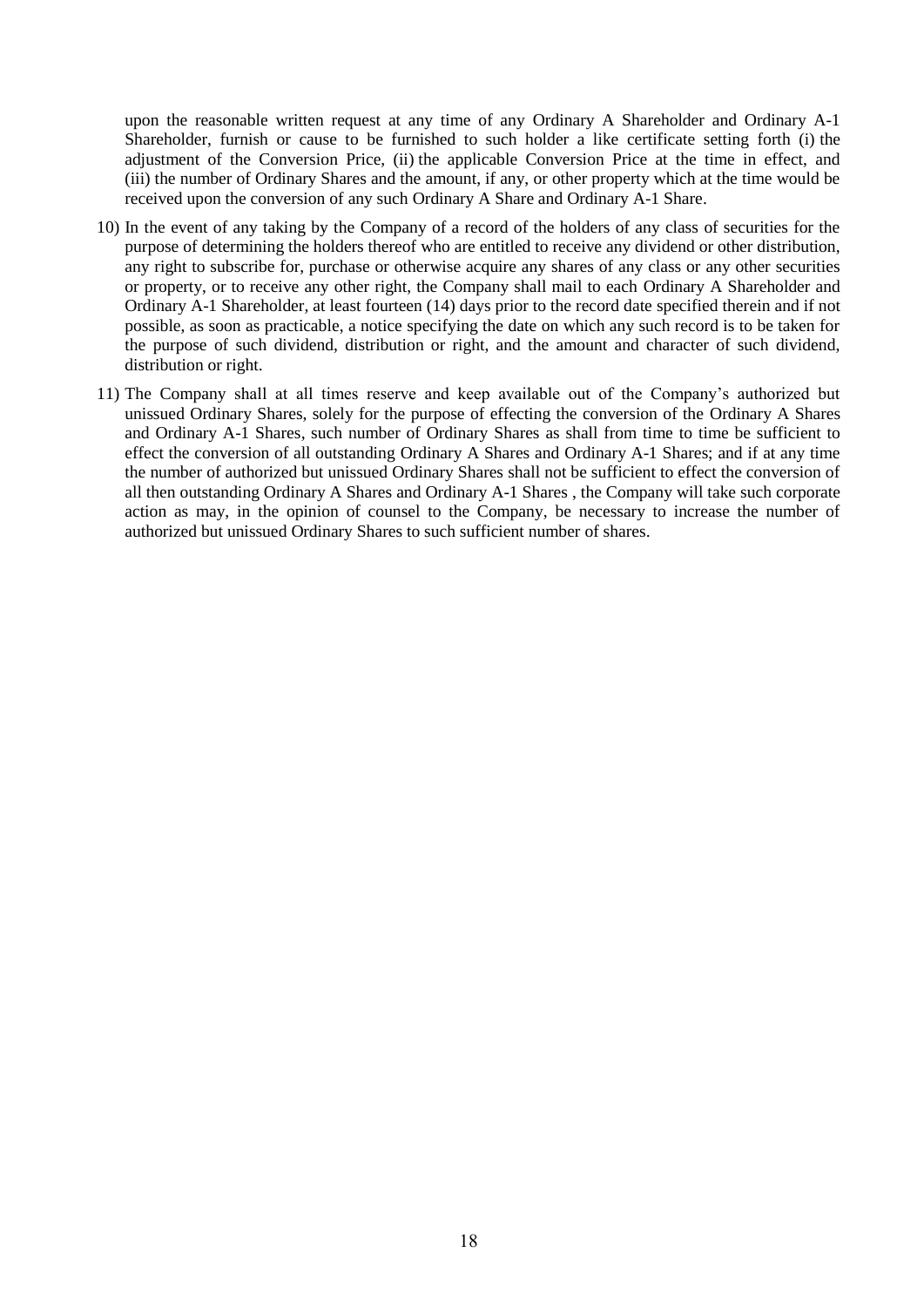#### **Exhibit J**

#### **Miscellaneous Provisions**

- 1) The rights afforded under Exhibits B (Pre-Emptive Right) and C (Right of First Refusal)above to any Qualified Shareholder may, subject to any applicable securities laws, be assigned to, and exercised by, any Permitted Transferee of such Qualified Shareholder, whether or not such Permitted Transferee holds Securities in the Company.
- 2) Notwithstanding anything to the contrary in Exhibits C (Right of First Refusal) and D (Co-Sale Right) above, but subject to Exhibit E (No-Sale), any shareholder may freely Transfer any of its Securities to a Permitted Transferee; provided that the Permitted Transferee has undertaken in writing towards the Company to assume and be bound by all of the transferor's obligations under any instrument and agreement involving the transferor (in its capacity as shareholder) and the Company, as if it were an original party thereto. If a transferee of Securities was a Permitted Transferee at the time of a Transfer and subsequently ceases to be a Permitted Transferee of the original transferor, then in such case if the transfer to the Permitted Transferee was conducted as a mere sham transaction in order to circumvent the various transfer restrictions rights and privileges under these Articles in such case, then, until the successful consummation of a IPO, such transferee shall be obligated to (a) immediately Transfer such Securities back to the original transferor or to a Permitted Transferee of the original transferor, or (b) offer such Securities to all of the Qualified Shareholders pursuant to Exhibit C (Right of First Refusal) above. A Permitted Transferee may, before the lapse of any "no sale" period applicable to the original transferor has lapsed (and subject to the relevant terms of such "no sale"), only transfer any of its Securities in the Company back to the original transferor or to any Permitted Transferee of such original transferor.
- 3) The Ordinary A Shareholders and their Permitted Transferees may be aggregated together for purposes of determining the availability or discharge of any rights and obligations of them. Any preemptive or first refusal rights of the Fund's Permitted Transferees may be exercised by the Fund if such Permitted Transferee does not exercise such. Any preemptive or first refusal rights of the Fund may be exercised by the Fund or – if the Fund does not exercise such – its Permitted Transferees.
- 4) The Fund is entitled to assign any of its rights hereunder, in whole or in part, to a shareholder that has purchased shares from the Fund.
- 5) Subject to the provisions of these Articles and the Law, the Company is entitled to issue redeemable shares and to redeem them, and the Board shall have the authority to issue redeemable shares, and to fix the terms and conditions on which such shares shall be, or may be, redeemed.
- 6) The Company shall not issue bearer shares prior to the successful consummation of an IPO.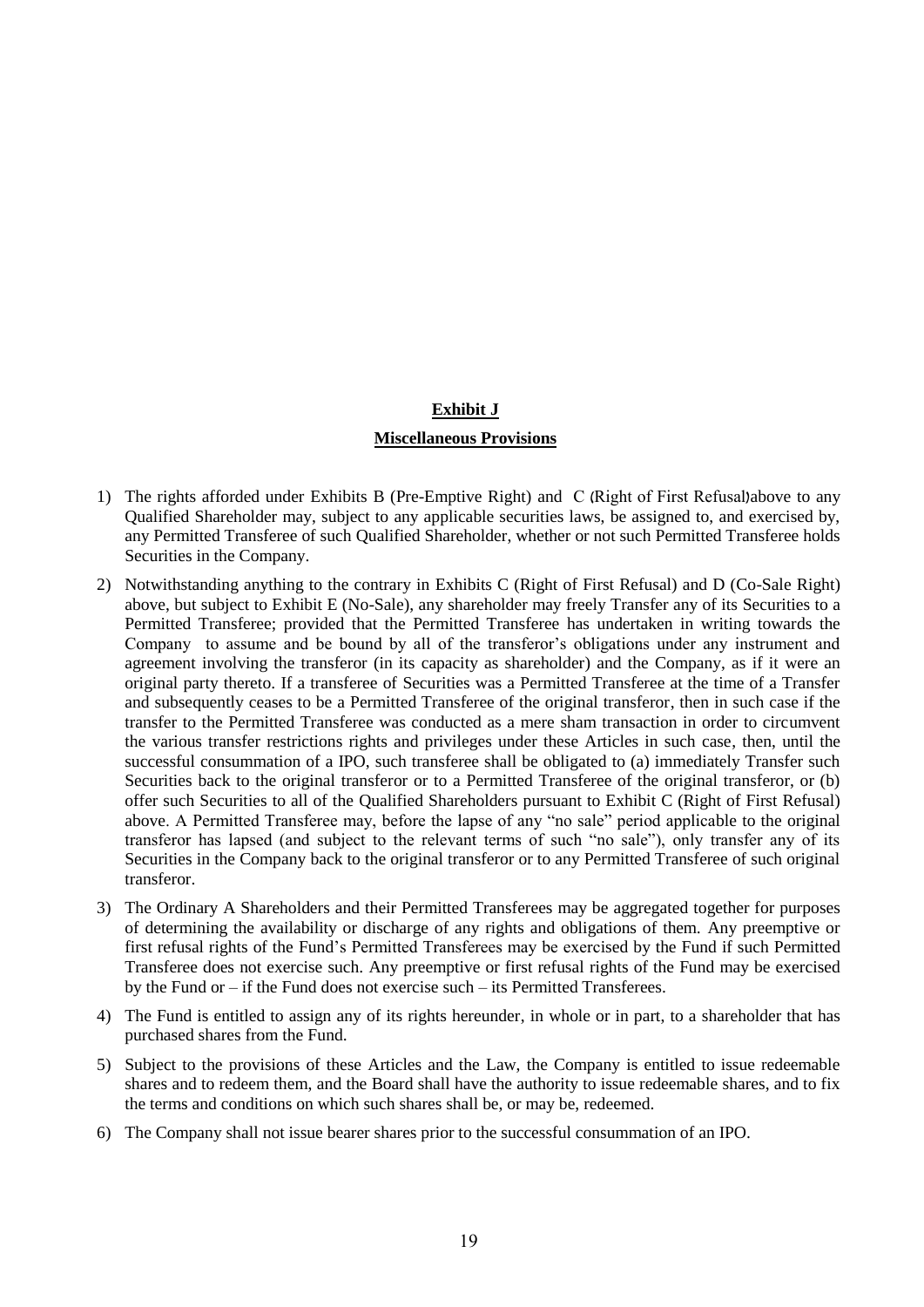# **Exhibit K**

### **Definitions**

In these Articles, unless the context otherwise requires, the following words shall have the meaning ascribed below:

| <b>Additional Securities</b>                            | Securities issued by the Company, <i>other than</i> : (i) ordinary shares or<br>options to purchase ordinary shares issued to employees, consultants,<br>officers or directors of the Company or its subsidiaries pursuant to any<br>share option plan or similar incentive plan approved by the Board; (ii)<br>securities issued pursuant to a Recapitalization Event; (iii) securities<br>issued as part of charitable contributions approved by the Board; (iv)<br>securities issued pursuant to the Investment Agreement; (v) securities<br>issued upon the exercise of any warrant or option issued pursuant to the<br>terms of (i) through (iv) above; (vi) securities issued in any IPO; (vii)<br>securities with respect to which Qualified Shareholders holding at least<br>75% of the shares held by all Qualified Shareholders agree, in writing,<br>to waive their pre-emptive rights; and (viii) upon conversion of the<br>Ordinary A Shares into Ordinary Shares. |
|---------------------------------------------------------|---------------------------------------------------------------------------------------------------------------------------------------------------------------------------------------------------------------------------------------------------------------------------------------------------------------------------------------------------------------------------------------------------------------------------------------------------------------------------------------------------------------------------------------------------------------------------------------------------------------------------------------------------------------------------------------------------------------------------------------------------------------------------------------------------------------------------------------------------------------------------------------------------------------------------------------------------------------------------------|
| <b>Aggregate Transfer</b><br><b>Limitations</b>         | As defined in Exhibit E, Section 2.                                                                                                                                                                                                                                                                                                                                                                                                                                                                                                                                                                                                                                                                                                                                                                                                                                                                                                                                             |
| <b>Articles</b>                                         | These Articles of Association, as amended from time to time.                                                                                                                                                                                                                                                                                                                                                                                                                                                                                                                                                                                                                                                                                                                                                                                                                                                                                                                    |
| <b>Board</b>                                            | The board of directors of the Company.                                                                                                                                                                                                                                                                                                                                                                                                                                                                                                                                                                                                                                                                                                                                                                                                                                                                                                                                          |
| <b>Bring Along Approval</b><br><b>Threshold</b>         | As defined in Exhibit F, Section 1.                                                                                                                                                                                                                                                                                                                                                                                                                                                                                                                                                                                                                                                                                                                                                                                                                                                                                                                                             |
| <b>Bring Along Buyer</b>                                | As defined in Exhibit F, Section 1.                                                                                                                                                                                                                                                                                                                                                                                                                                                                                                                                                                                                                                                                                                                                                                                                                                                                                                                                             |
| <b>Bring Along Sale of</b><br><b>Shares Transaction</b> | As defined in Exhibit F, Section 2.                                                                                                                                                                                                                                                                                                                                                                                                                                                                                                                                                                                                                                                                                                                                                                                                                                                                                                                                             |
| <b>Closing</b>                                          | The closing of the Investment Agreement, as defined therein.                                                                                                                                                                                                                                                                                                                                                                                                                                                                                                                                                                                                                                                                                                                                                                                                                                                                                                                    |
| <b>Co-Sale Exercise Notice</b>                          | As defined in Exhibit D, Section 2.                                                                                                                                                                                                                                                                                                                                                                                                                                                                                                                                                                                                                                                                                                                                                                                                                                                                                                                                             |
| <b>Co-Sale Notice</b>                                   | As defined in Exhibit D, Section 1.                                                                                                                                                                                                                                                                                                                                                                                                                                                                                                                                                                                                                                                                                                                                                                                                                                                                                                                                             |
| <b>Co-Sale Offerees</b>                                 | As defined in Exhibit D, Section 1.                                                                                                                                                                                                                                                                                                                                                                                                                                                                                                                                                                                                                                                                                                                                                                                                                                                                                                                                             |
| <b>Co-Sale Period</b>                                   | As defined in Exhibit D, Section 2.                                                                                                                                                                                                                                                                                                                                                                                                                                                                                                                                                                                                                                                                                                                                                                                                                                                                                                                                             |
| <b>Co-Sale Securities</b>                               | As defined in Exhibit D, Section 1.                                                                                                                                                                                                                                                                                                                                                                                                                                                                                                                                                                                                                                                                                                                                                                                                                                                                                                                                             |
| <b>Conversion Price</b>                                 | As defined in Exhibit I, Section 1.                                                                                                                                                                                                                                                                                                                                                                                                                                                                                                                                                                                                                                                                                                                                                                                                                                                                                                                                             |
| <b>Control</b>                                          | The holding of at least 90% of: (a) the voting power of such<br>incorporated Person, or (b) the issued and outstanding share capital of                                                                                                                                                                                                                                                                                                                                                                                                                                                                                                                                                                                                                                                                                                                                                                                                                                         |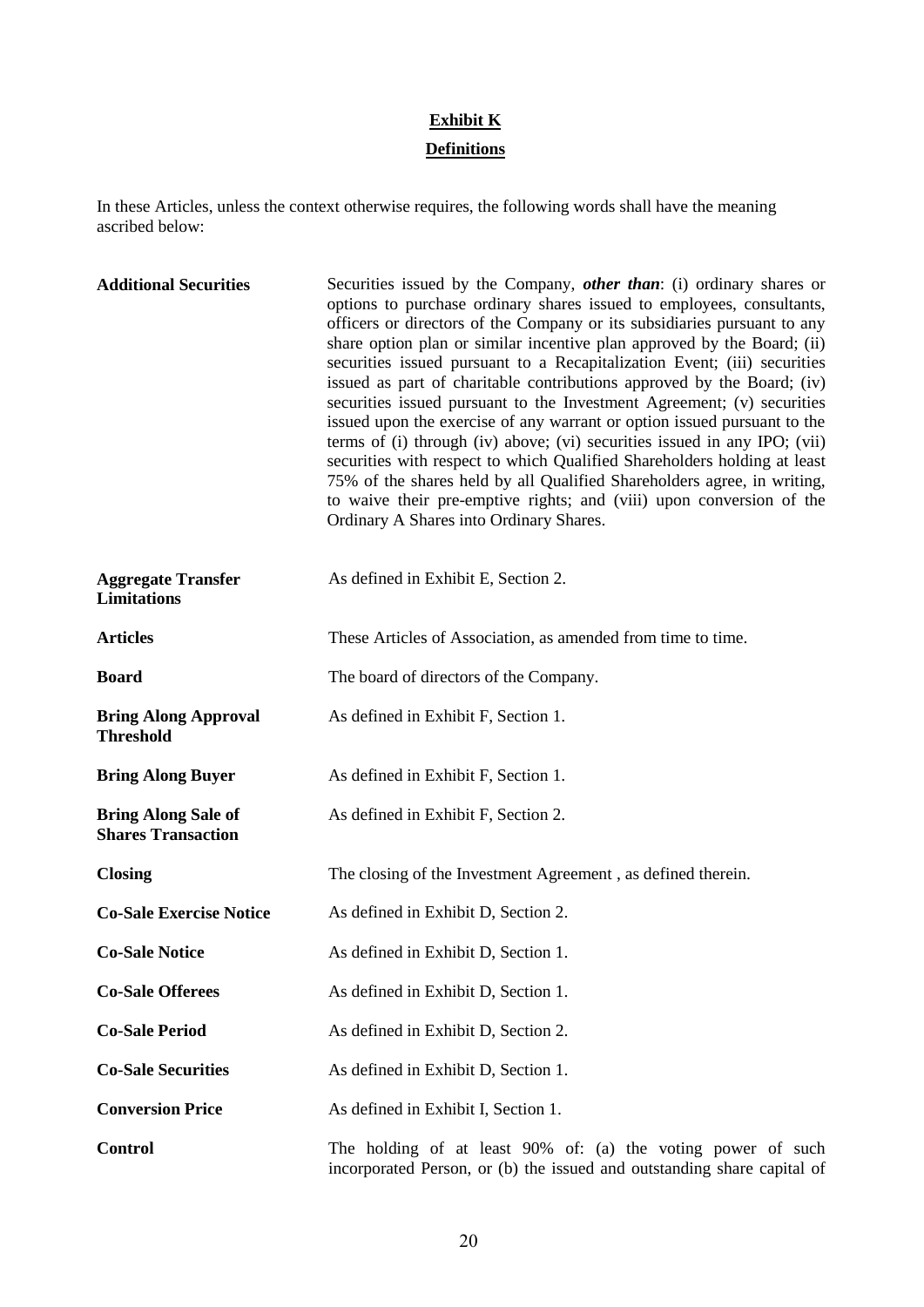|                                               | such incorporated Person.                                                                                                                                                                                                                                                                                                                                                                                                                                                                                                                                                                                                                                                                                                                                                                                                                                                                                                                                                                                                                                                                                                                                                                 |
|-----------------------------------------------|-------------------------------------------------------------------------------------------------------------------------------------------------------------------------------------------------------------------------------------------------------------------------------------------------------------------------------------------------------------------------------------------------------------------------------------------------------------------------------------------------------------------------------------------------------------------------------------------------------------------------------------------------------------------------------------------------------------------------------------------------------------------------------------------------------------------------------------------------------------------------------------------------------------------------------------------------------------------------------------------------------------------------------------------------------------------------------------------------------------------------------------------------------------------------------------------|
| <b>Deemed Liquidation</b><br><b>Event</b>     | Each of: (i) any merger, reorganization or consolidation of the Company<br>with or into another incorporated Person, or the acquisition of the<br>Company by another Person by means of any transaction or series of<br>related transactions, except any such merger, reorganization or<br>consolidation in which the issued shares of the Company as of<br>immediately prior to such transaction continue to represent, or are<br>converted into or exchanged for shares that represent, immediately<br>following such merger, reorganization, or consolidation, at least a<br>majority, by voting power, of the outstanding shares of the surviving or<br>acquiring incorporated Person; or (ii) a sale or other disposition of all or<br>substantially all of the shares or assets of the Company (including, for<br>this purpose, a conveyance, sale or disposition, or a license of all or<br>substantially all of the intellectual property rights of the Company,<br>which has the effect or economic impact similar to a sale of all or<br>substantially all of the intellectual property rights of the Company), in a<br>single transaction or a series of related transactions. |
| <b>Founders</b>                               | Each of the following individuals: (i) Abraham Yaari, and (ii) Aaron<br>Feldman.                                                                                                                                                                                                                                                                                                                                                                                                                                                                                                                                                                                                                                                                                                                                                                                                                                                                                                                                                                                                                                                                                                          |
| <b>Founder Transfer</b><br><b>Limitations</b> | As defined in Exhibit E, Section 2.                                                                                                                                                                                                                                                                                                                                                                                                                                                                                                                                                                                                                                                                                                                                                                                                                                                                                                                                                                                                                                                                                                                                                       |
| <b>Incubation Compliance</b><br>Date          | Shall mean the later of: (i) the Company's compliance with the<br>conclusions of the final audit of the Company's performance report to<br>be filed with the OCS at the end of the incubation period (as set forth in<br>the OCS' approval), and (ii) the acceptance and approval by the OCS of<br>the assignment to the Company of rights and obligations vis-à-vis the<br>State of Israel, in the OCS' standard form.                                                                                                                                                                                                                                                                                                                                                                                                                                                                                                                                                                                                                                                                                                                                                                   |
| <b>Fund</b>                                   | N.G.T – V.C. 2012 Limited Partnership.                                                                                                                                                                                                                                                                                                                                                                                                                                                                                                                                                                                                                                                                                                                                                                                                                                                                                                                                                                                                                                                                                                                                                    |
| <b>Industry Expert</b>                        | As defined in Exhibit A, Section 1(b).                                                                                                                                                                                                                                                                                                                                                                                                                                                                                                                                                                                                                                                                                                                                                                                                                                                                                                                                                                                                                                                                                                                                                    |
| <b>Investment Agreement</b>                   | Means the Investment Agreement signed between, inter alia, the<br>Company, the Founders and the Fund, dated June 22, 2017.                                                                                                                                                                                                                                                                                                                                                                                                                                                                                                                                                                                                                                                                                                                                                                                                                                                                                                                                                                                                                                                                |
| <b>IPO</b>                                    | The successful consummation of a sale of the Company's shares to the<br>public in a bona fide, underwritten, initial public offering pursuant to a<br>registration statement under the U.S. Securities Act of 1933 (as<br>amended), the Israeli Securities Law, 5723-1968 (as amended), or<br>similar securities laws of other jurisdictions and the listing of such<br>shares for trading on a recognized international stock exchange.                                                                                                                                                                                                                                                                                                                                                                                                                                                                                                                                                                                                                                                                                                                                                  |
| <b>Major Shareholders</b>                     | Shareholders of the Company who hold at least 20% of the Company's<br>issued and outstanding share capital (on an as-converted basis).                                                                                                                                                                                                                                                                                                                                                                                                                                                                                                                                                                                                                                                                                                                                                                                                                                                                                                                                                                                                                                                    |
| <b>Ministry</b>                               | The Israeli Ministry of Economy.                                                                                                                                                                                                                                                                                                                                                                                                                                                                                                                                                                                                                                                                                                                                                                                                                                                                                                                                                                                                                                                                                                                                                          |
| <b>NGT3VC Financing</b><br><b>Amount</b>      | As defined in the Investment Agreement.                                                                                                                                                                                                                                                                                                                                                                                                                                                                                                                                                                                                                                                                                                                                                                                                                                                                                                                                                                                                                                                                                                                                                   |
| <b>OCS</b>                                    | The Office of the Chief Scientist in the Ministry.                                                                                                                                                                                                                                                                                                                                                                                                                                                                                                                                                                                                                                                                                                                                                                                                                                                                                                                                                                                                                                                                                                                                        |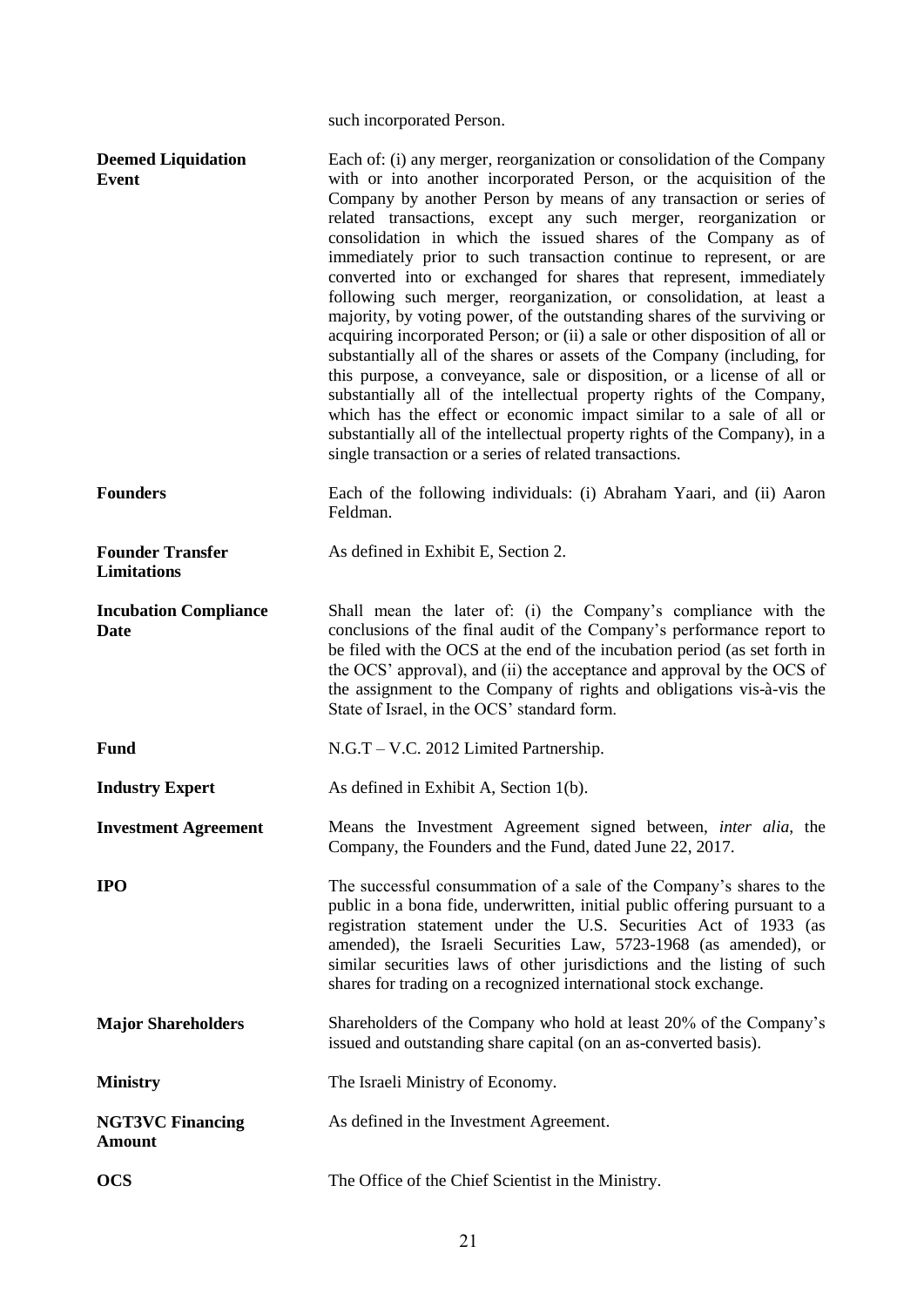| <b>OCS Regulations</b>                           | Encouragement of Research and Development in Industry Law 5744-<br>1984 (including, but not limited to, the payment of royalties with respect<br>to the NGT3VC Financing Amount and the prohibition on transferring<br>any of the Company's intellectual property (including by way of<br>manufacturing or rights to manufacture) outside of Israel), Directive 8.3,<br>Directive 0.4 and all other regulations and directives of the Ministry, the<br>OCS, the OCS Committee and the OCS' Technological Fund<br>Directorate, the Fund's operational plan and agreement with the State of<br>Israel, the Company's business plan, the OCS approval and the letter of<br>undertaking of the project. |
|--------------------------------------------------|-----------------------------------------------------------------------------------------------------------------------------------------------------------------------------------------------------------------------------------------------------------------------------------------------------------------------------------------------------------------------------------------------------------------------------------------------------------------------------------------------------------------------------------------------------------------------------------------------------------------------------------------------------------------------------------------------------|
| <b>OCS Transfer Limitations</b>                  | As defined in Exhibit E, Section 1.                                                                                                                                                                                                                                                                                                                                                                                                                                                                                                                                                                                                                                                                 |
| <b>Ordinary A Original</b><br><b>Issue Price</b> | The quotient obtained by dividing (i) the NGT3VC Financing<br>Amount, by (ii) the number of Ordinary A Shares issued to<br>NGT3VC under the Investment Agreement, as adjusted by a<br>Recapitalization Event.                                                                                                                                                                                                                                                                                                                                                                                                                                                                                       |
| <b>Ordinary A Shareholder</b>                    | Any registered holder of an Ordinary A Share.                                                                                                                                                                                                                                                                                                                                                                                                                                                                                                                                                                                                                                                       |
| <b>Ordinary Shareholder</b>                      | Any registered holder of an Ordinary Share.                                                                                                                                                                                                                                                                                                                                                                                                                                                                                                                                                                                                                                                         |

**Permitted Transferee** (A) With respect to any shareholder which is a corporation: (i) a Person or entity that, directly or indirectly through one or more intermediaries, Controls, is Controlled by, or is under the common Control with, such shareholder (alone or together with such shareholder's Permitted Transferees), (ii) in the case of a corporation which is a partnership – its partners or the partners of such partners, or any affiliated partnerships of any of the above managed by the same management company or managing partner or by a Person which Controls, is Controlled by, or is under common Control with, such management company or managing partner, and (iii) a trust or trustee of such shareholder pursuant to which the shareholder is the sole beneficiary (alone or together with such shareholder's Permitted Transferees).

> (B) With respect to any shareholder who is a natural Person: (i) such shareholder's spouse, parents and lineal descendants, (ii) a corporation that, directly or indirectly through one or more intermediaries, is Controlled by such shareholder (alone or together with such shareholder's Permitted Transferees), and (iii) a trust or trustee of such shareholder pursuant to which the shareholder is the sole beneficiary (alone or together with such shareholder's Permitted Transferees).

> (C) With respect to any shareholder which is a trust or trustee, provided that such trust was disclosed to the Company prior to the issuance or Transfer of shares to such shareholder: (i) any beneficiary of such trust or trustee, (ii) any Permitted Transferee of such beneficiary, and (iii) any substitute trust or trustee of such beneficiary. For the avoidance of doubt, beneficiaries of the same trustee shall not be deemed, by the virtue of the fact that they are beneficiaries of the same trustee, as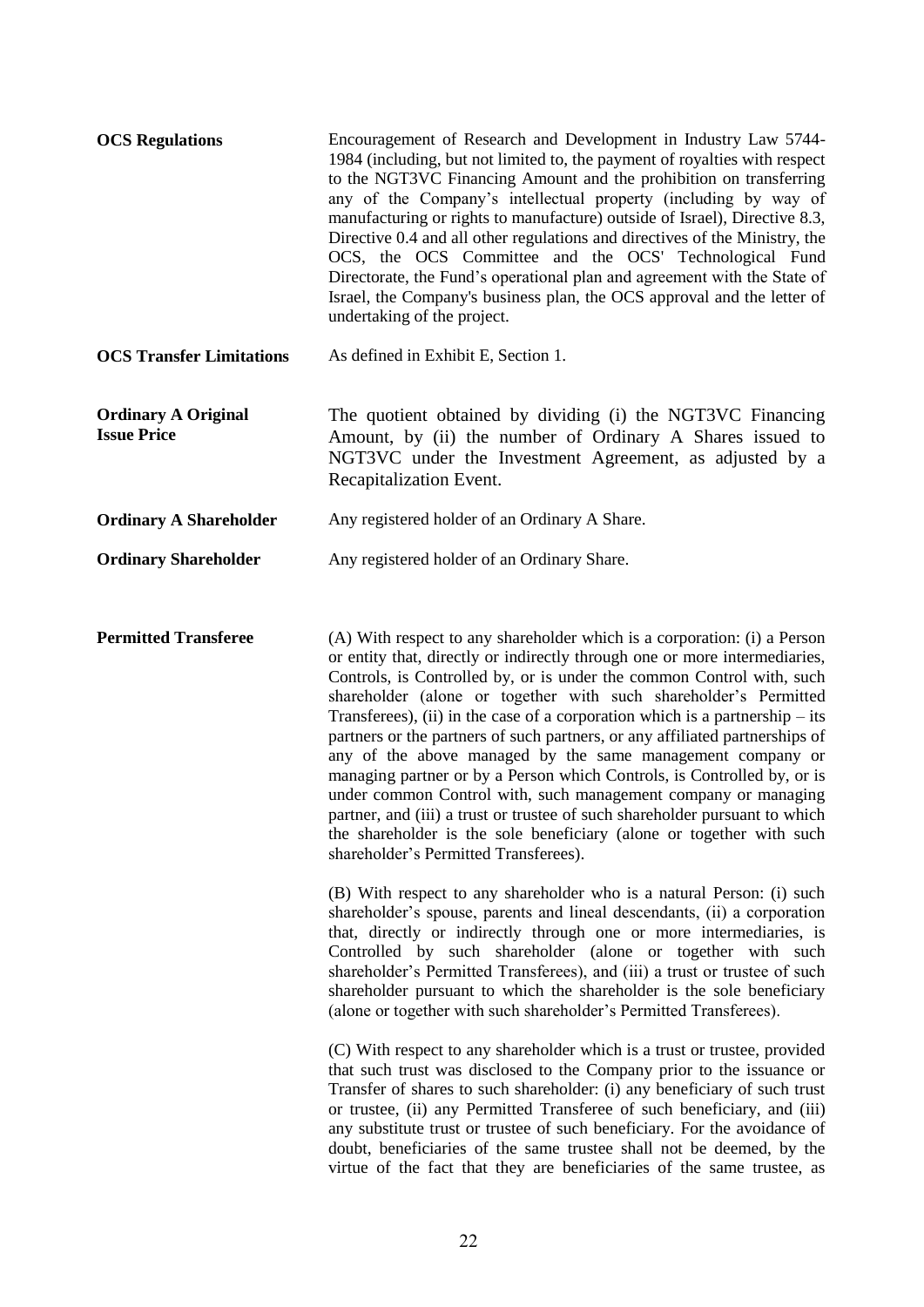Permitted Transferees of each other.

(D) In addition to the aforementioned criteria, with respect to the Fund: any partner of the Fund and any of such partner's partners or shareholders, and the principals of the Fund, and any Permitted Transferees of any of the foregoing.

**Person An** individual, corporation, partnership, trust and any other corporate entity.

**Pre-emption Notice** As defined in Exhibit B, Section 2.

**Pre-emption Period** As defined in Exhibit B, Section 2.

**Preference Amount** As defined in Exhibit J, Section 1(a).

**Pro Rata Portion** The ratio of the number of shares of the Company held by a particular Qualified Shareholder on a certain date, to the sum of the total number of all of the shares of the Company then issued and outstanding which are held by all Qualified Shareholders.

**Proposed Bring Along Transaction** As defined in Exhibit F, Section 1.

**Qualified Shareholder Over-Allotment** As defined in Exhibit B, Section 1.

**Qualified Shareholders** Shareholders of the Company (other than the holders of Ordinary A-1 Shares) who hold at least 5% of the Company's issued and outstanding share capital (on an as-converted basis).

**Qualified IPO** means an underwritten IPO of the Company on a firm commitment basis by a nationally recognized investment banking organization or organizations pursuant to an effective registration statement under the Securities Act of 1933, as amended, covering the offer and sale of Ordinary Shares of the Company, representing a pre-money valuation of the Company of at least US\$30,000,000 and with aggregate gross proceeds to the Company of not less than US\$8,000,000

**Recapitalization Event** Share split, share subdivision or combination, re-capitalization, reclassification or payment of any bonus shares, dividend or distribution with respect to the Company's issued and outstanding share capital distributed to all shareholders on a pro-rata basis (provided that each shareholder received dividend or bonus shares of the same type, class and series as the shares on which such dividend or bonus shares were distributed).

**ROFR Notice** As defined in Exhibit C, Section 1.

**ROFR Offeror** As defined in Exhibit C, Section 1.

**ROFR Over-Allotment** As defined in Exhibit C, Section 2.

**ROFR Period** As defined in Exhibit C, Section 2.